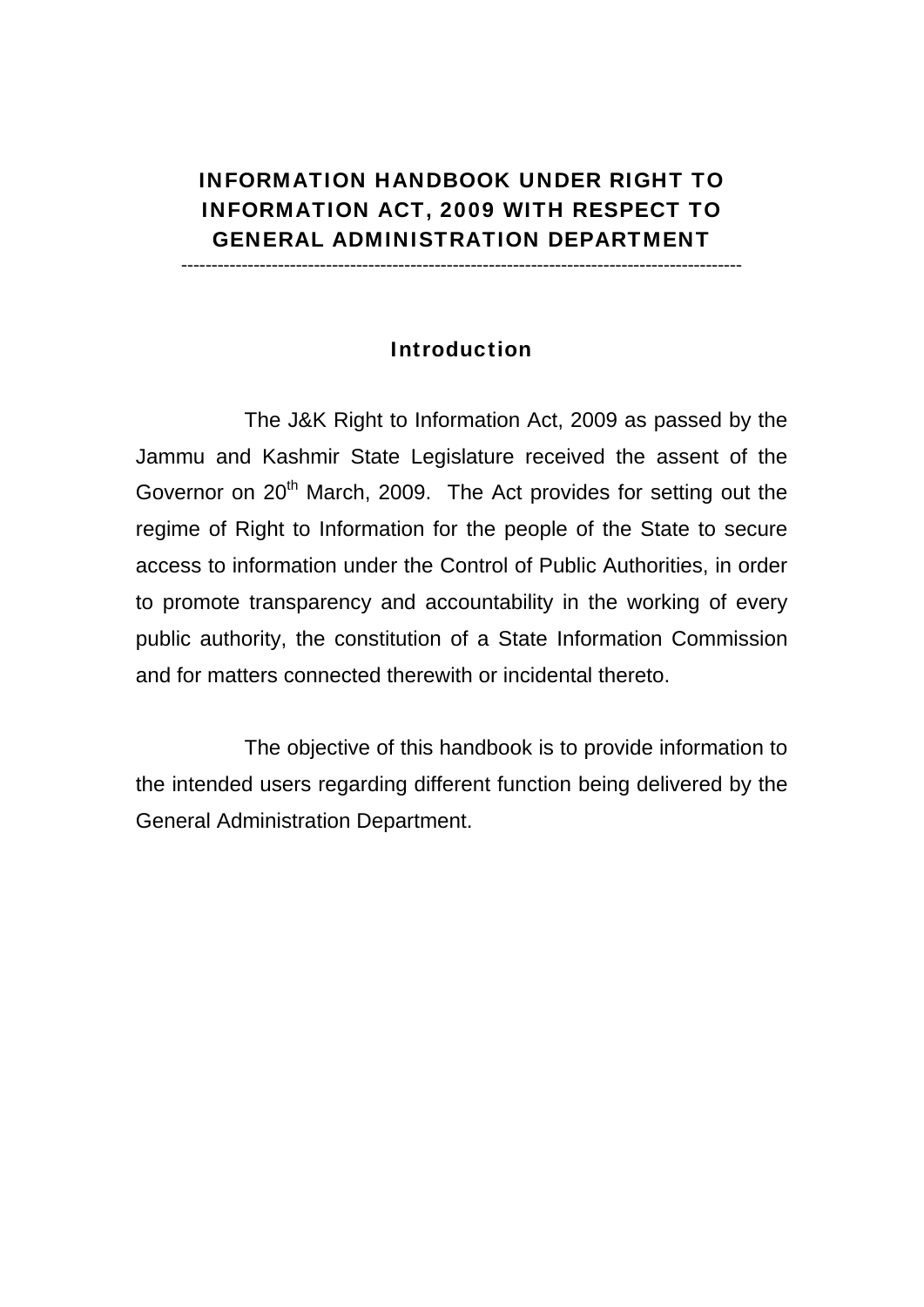### Particulars of Organization, Functions and Duties

**-------------------------------------------------------------------------------------------------** 

 The business of the Government of Jammu and Kashmir is transacted in accordance with the Jammu and Kashmir Business Rules. These rules have been framed under section 43 and subsection 2 of Section 45 of the Constitution of the State. The Council of Ministers headed by the Chief Minister is the highest executive authority of the State under the Constitution. Each Minister is Incharge of one or more Administrative Departments. At the Secretariat level, the business of the Government is transacted through various Departments, each one or more Department headed by an Administrative Secretary.

 In terms of Rule 4 (i) of the **Business Rules**, following subjects are assigned to the General Administration Department.

- (i) All India Services.
- (ii) Coordination of working of different Departments of Government.
- (iii) Cabinet work.
- (iv) Services Selection Board.
- (v) Personnel administration.
- (vi) Public Service Commission.
- (vii) Secretariat administration.
- (viii) Services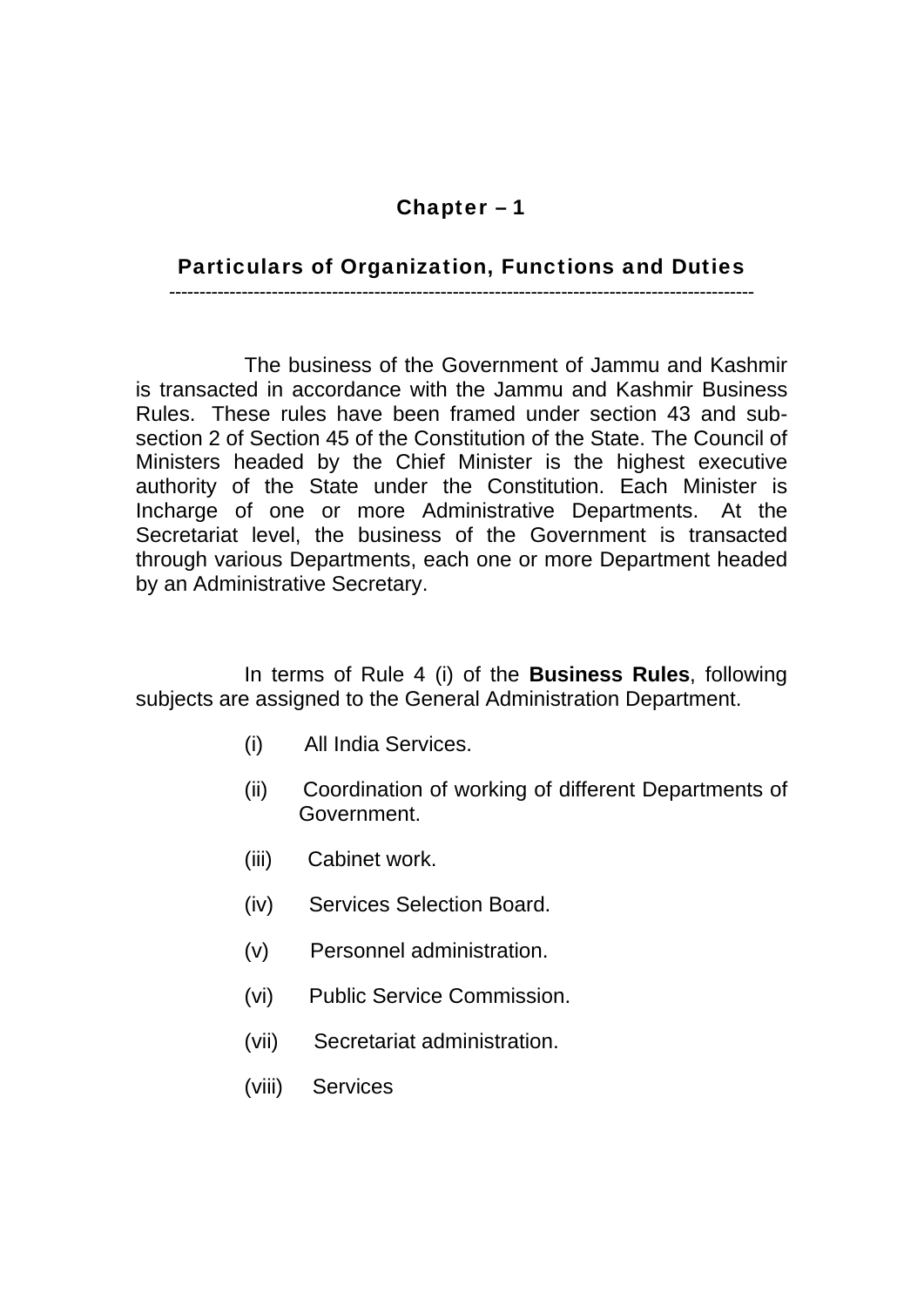- (ix) Vigilance Organization.
- (x) IMPA.

 The **GENERAL ADMINISTRATION DEPARTMENT** by virtue of its duties is the nerve center of the administration. The Department functions under the supervision and guidance of the Chief Minister, the Chief Secretary and the Administrative Secretary of GAD, who at present is of the rank of Commissioner/Secretary to Government.

 The Department plays a lead role in formulation of policies for smooth functioning of the Departments. It monitors and coordinates their working. For better appreciation of the cases involving policy decisions relating to various Departments, the matters are placed before the Apex Committee called Establishmentcum-Selection Committee for advice/guidance. The Committee is headed by the Chief Secretary with senior most officers as its Members. The cases after thorough examination at different levels are submitted for orders of the Competent Authority as provided under rules. However, depending upon the delegation of powers, the cases are submitted to the Chief Secretary, the Hon'ble Chief Minister or the Cabinet, as the case may be. The cases listed in Schedule IV of the J&K Government Business Rules are submitted to H.E. the Governor by the Hon'ble Chief Minister.

 The Administrative Secretary of the Department is assisted by a team of officers of the rank of Special Secretaries/Additional Secretaries/Deputy Secretary and Under Secretaries.

 Down-below the Under Secretary there is an established non-gazetted administrative hierarchy headed by the Section Officer. The procedures for dealing with the cases and the functions of the non-gazetted staff have been defined in **Secretariat Manual**. As per the Secretariat Manual, the Section Officer is empowered to dispose of certain issues at his own level or seek information from the concerned offices which he feels would be relevant for decision making.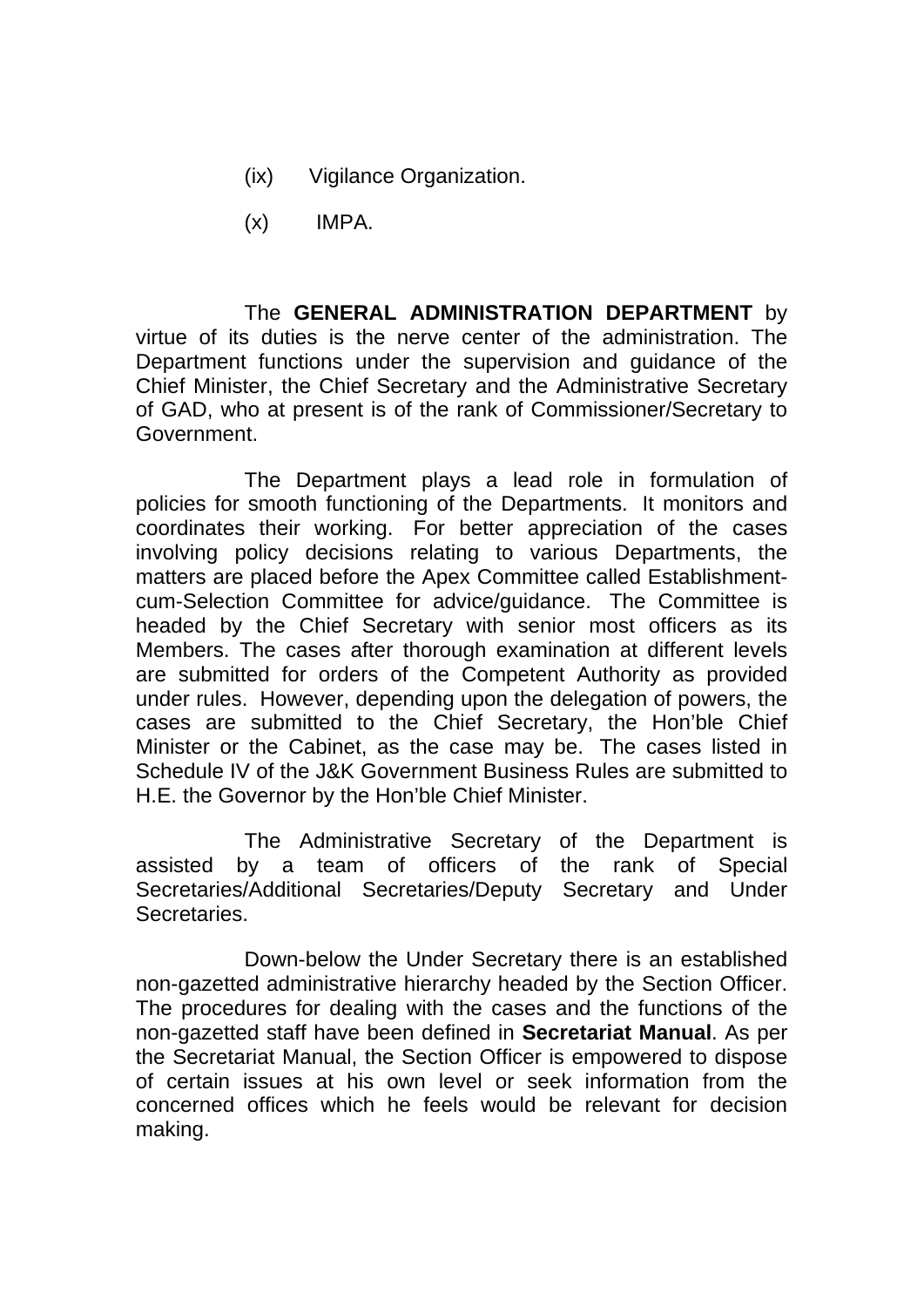With a view to dealing with the different issues pertaining to the General Administration Department, different Sections have been set up. The brief description is as under :-

(i) **SERVICES SECTION:-** The Section is headed by an officer of the rank of Special Secretary/Additional Secretary. The issues relating to IAS/KAS are being dealt with by the Section. These include the personnel matters like appointments, promotions, trainings, settlement of service benefits etc. Further, the Section regulates the appointment of officers to various feeding Services to the KAS. The Administrative Secretary of the General Administration Department or his representative not below the rank of Additional Secretary represents the Chief Secretary in the Departmental Promotion Committees in the Public Service Commission. The valuable assistance is provided to the DPC/PSC in finalizing the promotions in accordance with the rules.

The Section also deals with the services like Under Secretaries, Administrative Officers, Private Secretaries of Secretariat/HODs.

There is also a Common Pool of Officers. Appointment to the Common Pool is made from amongst the Heads of the Departments other than IAS, IPS, IFS and KAS. This Common Pool is also managed by the Services Section.

The issues pertaining to the Services as broadly defined above are placed before the Establishment-cum-Selection Committee for advice in case it is so required.

(ii) **VIGILANCE SECTION**:- The General Administration Department is the Administrative Department of the Vigilance Organization. The Vigilance Section in the GAD deals with the cases where vigilance organization has taken action against any officer(s)/official(s) under prevention of corruption Act. The role of this section is to obtain approval of the competent authority for accord of sanction to the prosecution against an official involved in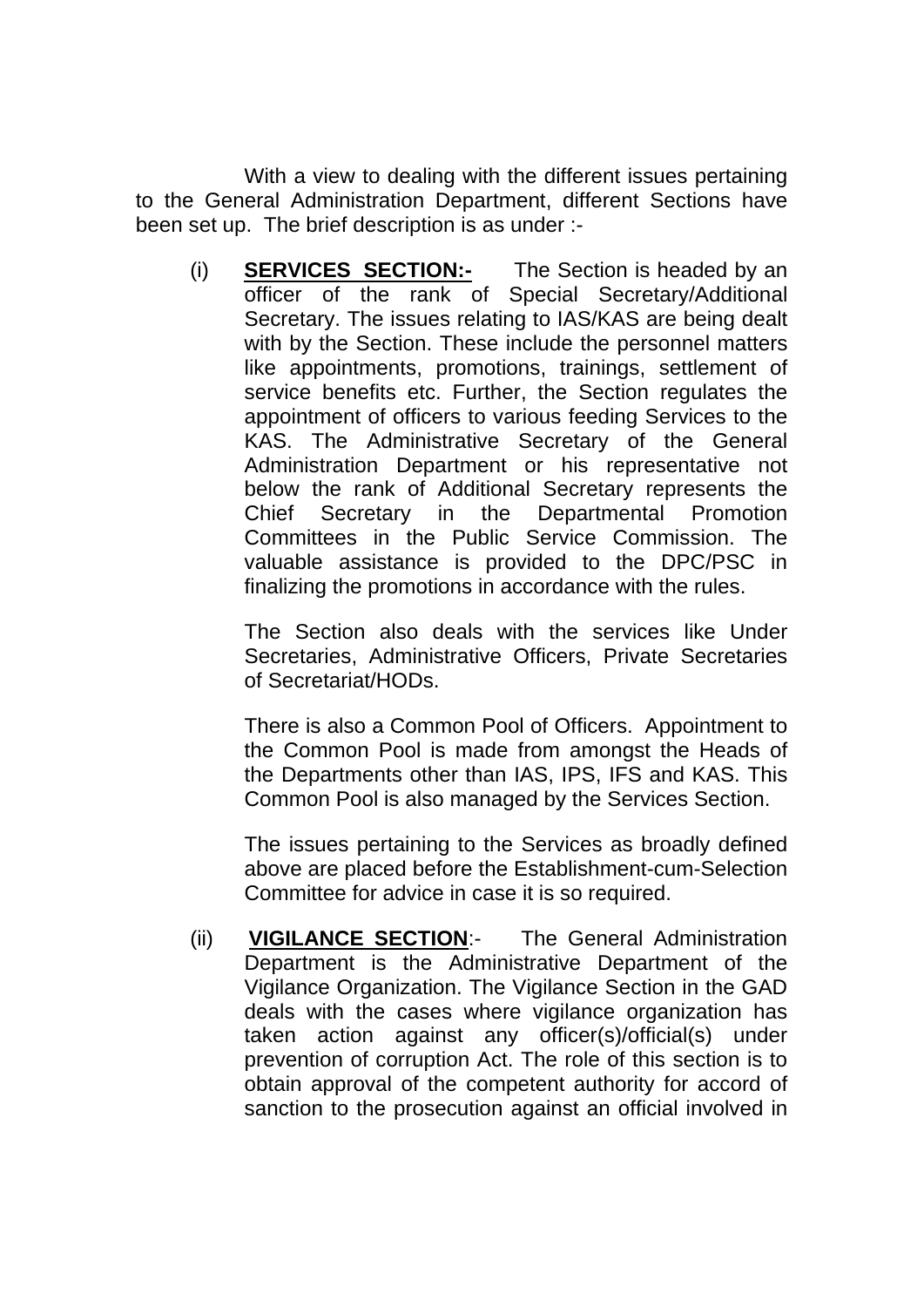corruption case. The vigilance section also gives clearances from corruption angle for promotion of the officers.

Besides the Services and Vigilance Sections, there is a **General Administration Branch** which deals with the following subjects :-

- (i) Cabinet/Coordination
- (ii) Administration
- (iii) Establishment
- (iv) Planning & Statistics.
- (v) Monitoring
- (vi) Legal Section

This Branch is headed by an officer of the rank of Additional Secretary/Special Secretary.

#### (iii) **CABINET SECTION/CO-ORDINATION SECTION**:-

In terms of Rule 8 of the Jammu and Kashmir Government Business Rules, all the cases referred to in the Second Schedule shall be brought before the Cabinet.

Similarly, in terms of Rule 31 (2) of the Jammu and Kashmir Government Business Rules, the classes of the cases listed in the third schedule shall be submitted to the Chief Minister through Chief Secretary.

The Administrative Departments submit the cases contained in the second schedule and the third schedule of the Jammu and Kashmir Business Rules to the General Administration Department for orders of the Cabinet/Chief Minister, as the case may be. These cases are examined in the Cabinet/Coordination Section of the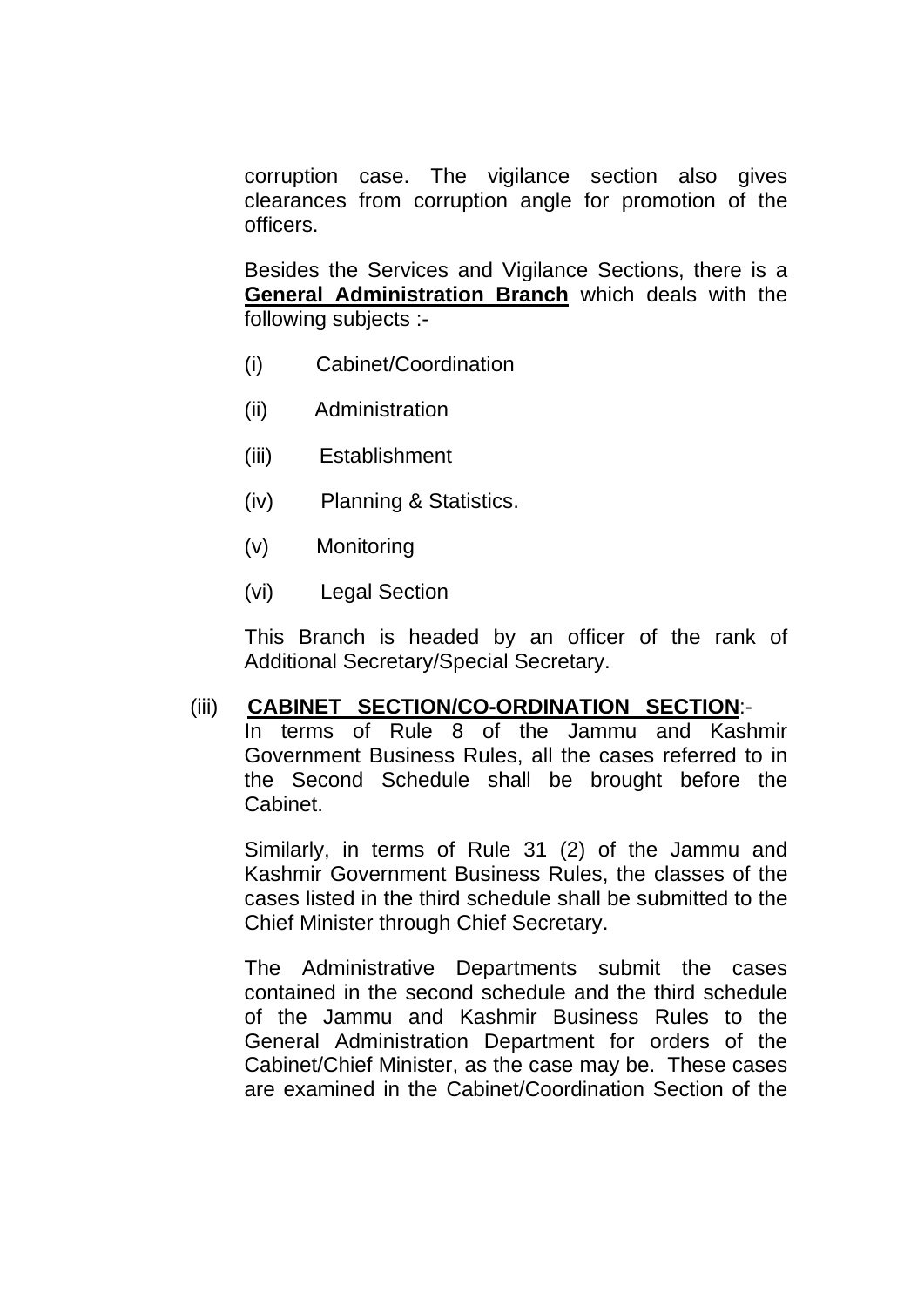General Administration Department and subsequently processed for orders of the Competent Authority.

(iv) **ADMINISTRATION SECTION:-** General Administration Department receives communications from different Departments of the State Government and the Government of India on varied issues. These include the opinion cases from different Departments, policy formulation like Recruitment etc. conferment of awards, visit of VVIPs, contractual appointments, interdepartmental transfers, foreign visits and the cases of freedom fighters etc. Amendments in Business Rules and other issues of general nature not specifically otherwise defined are also being dealt with by GAD. It also attends to day to day administrative matters of urgent nature. This Section has, rather, a supervisory role over all the Departments functioning in the Secretariat and outside the Secretariat.

The representative of the GAD not below the rank of Under Secretary also attends various meetings of various Standing Committees where valuable assistance is provided to the Departments on the rules and procedures.

- (v) **LEGAL SECTION;-** There is a full-fledged Legal Section in the General Administration Department which deals with the legal issues like providing opinion/advise on legal matters pertaining to the GAD and also on the issues referred to by various Departments. The Section attends to the litigation in the cases where either GAD is directly involved or where the Chief Secretary has been arrayed as a respondent. The Section also provides advice on the policy formulation of the Government which become subject matter of litigation before any Competent Court of the Country.
- (vi) **ESTABLISHMENT SECTION:-** This section deals with the non-Gazetted cadre management of the employees of different Departments of the secretariat. The section also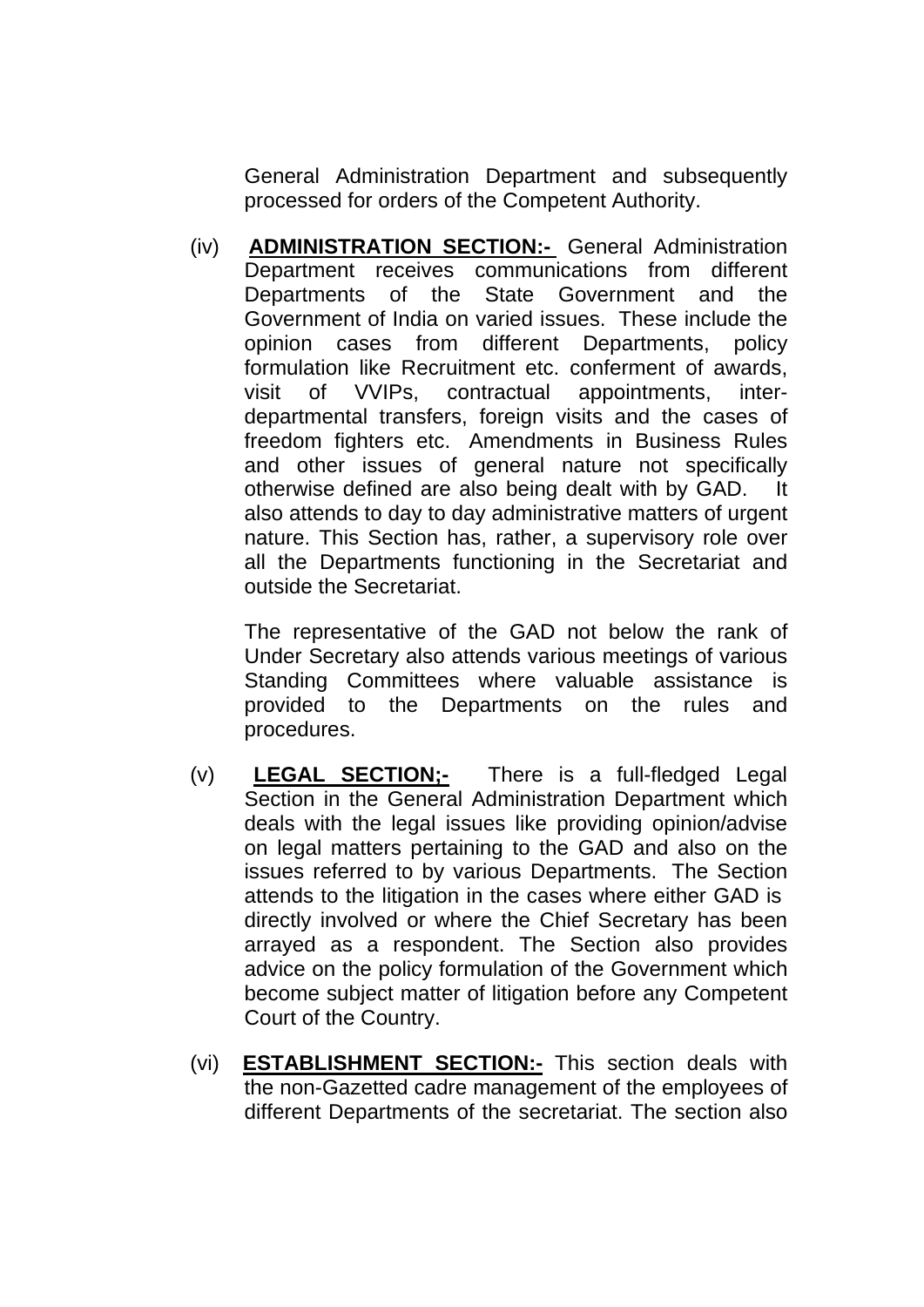deals with the issues of providing necessary staff to different Hon'ble Ministers.

- (vii) **Monitoring Section:-** This Section deals with the cases of the compassionate appointments of those killed as a result of Militancy related violence, monitors the functioning of SSB/PSC. This section also deals with the implementation of reservation policy in the State.
- (viii) **Planning and Statistics Section**:- This section deals with the collection of data which may be required for framing policies by the Government. During the Legislative Session, the Section plays a coordinating role in collecting information from different Departments for preparing replies to the Questions raised by Hon'ble Members.
- (ix) **The Public Information Officer (PIO):-** Any citizen can seek information pertaining to General Administration Department in terms of the relevant provisions of J&K Right to Information Act-2009 and Rules notified there under vide SRO 199 of 2010 dated 29.04.2010.

The Public Information Officer (PIO) in case of issues pertaining to GAD is **Shri** Ashok Kumar Koul, Under Secretary to Government, General Administration Department.

The Special Secretary to Government (Adm), General Administration Department, **Shri G.S. Chib, KAS** is the 1<sup>st</sup> Appellate Authority.

The officers of the General Administration Department are available for public hearing on every working day between 1 to 5 p.m. Any person can approach the officers for redressal of grievances/enquire about the status of pending case, if any, in the General Administration Department.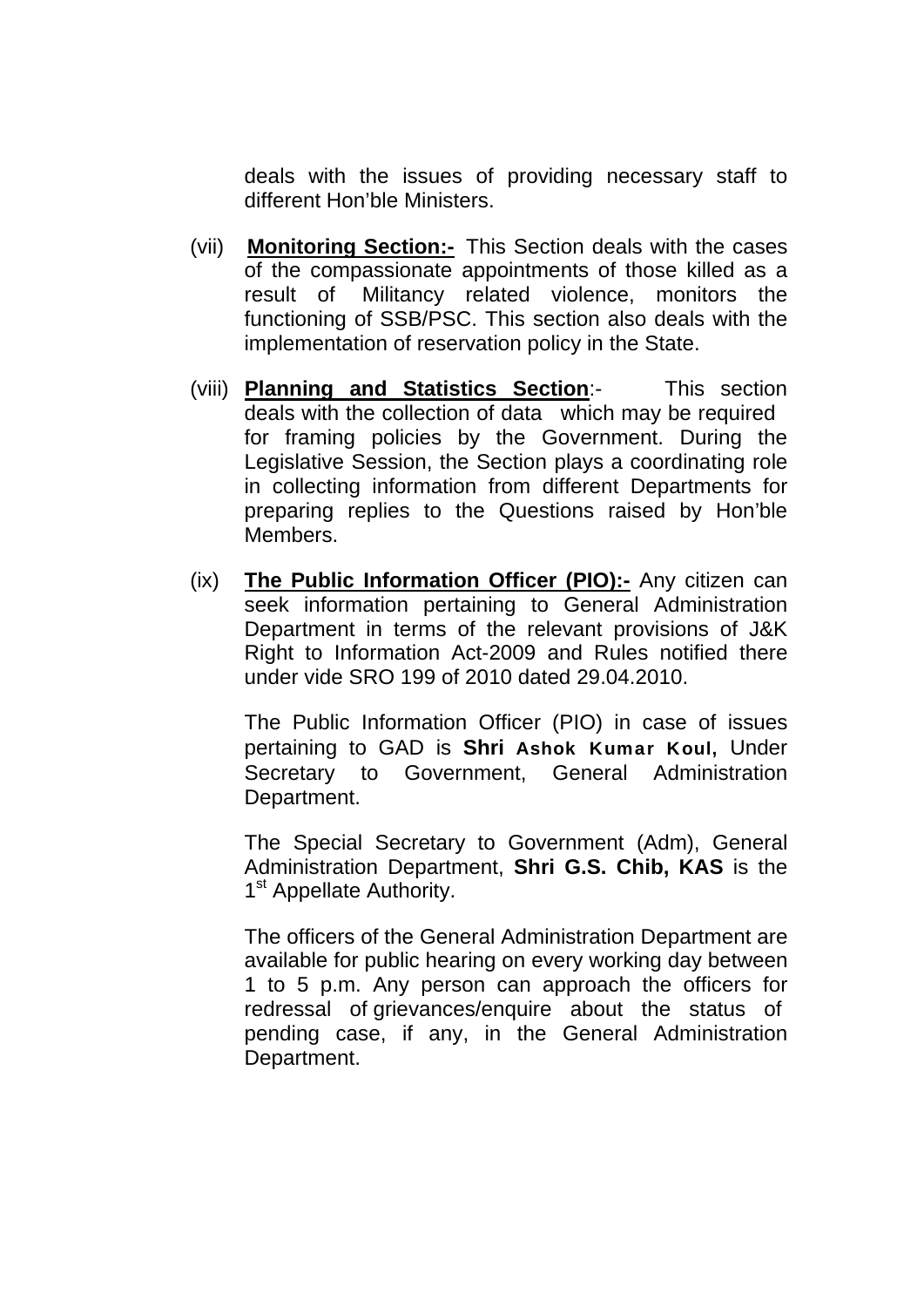The particulars of the officers of the General Administration Department are available on its Website www.jkgad.nic.in

# **Office Timings**

| Morning Hours of the office |     | 09.30 A.M |
|-----------------------------|-----|-----------|
| Closing Hours of the office | $=$ | 05.00 P.M |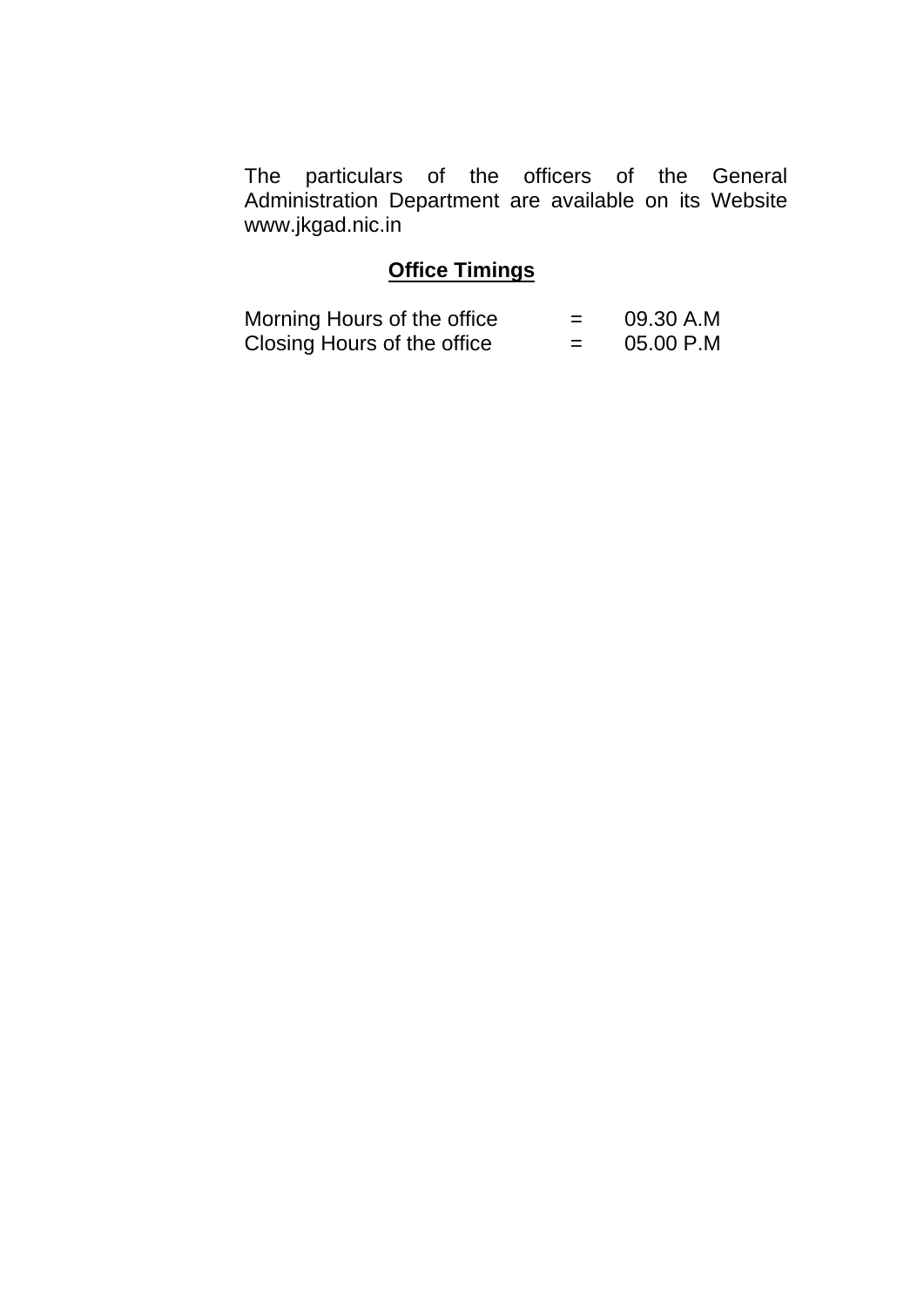#### Powers and Duties of Officers and Employees

**---------------------------------------------------------------------------------------------** 

 The General Administration Department plays a lead role in formulation of policies for smooth functioning of the Departments. It monitors and coordinates their working. For better appreciation of the cases involving policy decisions relating to various Departments, the matters are placed before the Apex Committee called Establishment-cum-Selection Committee for advice/guidance. The Committee is headed by the Chief Secretary with senior most officers as its Members. The cases after thorough examination at different levels are submitted for orders of the Competent Authority as provided under rules. However, depending upon the delegation of powers, the cases are submitted to the Principal/Secretary, the Chief Secretary, the Hon'ble Chief Minister or the Cabinet, as the case may be. The cases listed in Schedule IV of the J&K Government Business Rules are submitted to H.E. the Governor by the Hon'ble Chief Minister.

 The Administrative Secretary of the Department is assisted by a team of officers of the rank of Additional Secretaries/Deputy Secretary and Under Secretaries.

 Down-below the Under Secretary there is an established Non-Gazetted administrative hierarchy headed by the Section Officer. The procedures for dealing with the cases and the functions of the non-gazetted staff have been defined in **Secretariat Manual**. As per the Secretariat Manual, the Section Officer is empowered to dispose of certain issues at his own level or seek information from the concerned offices which he feels would be relevant for decision making.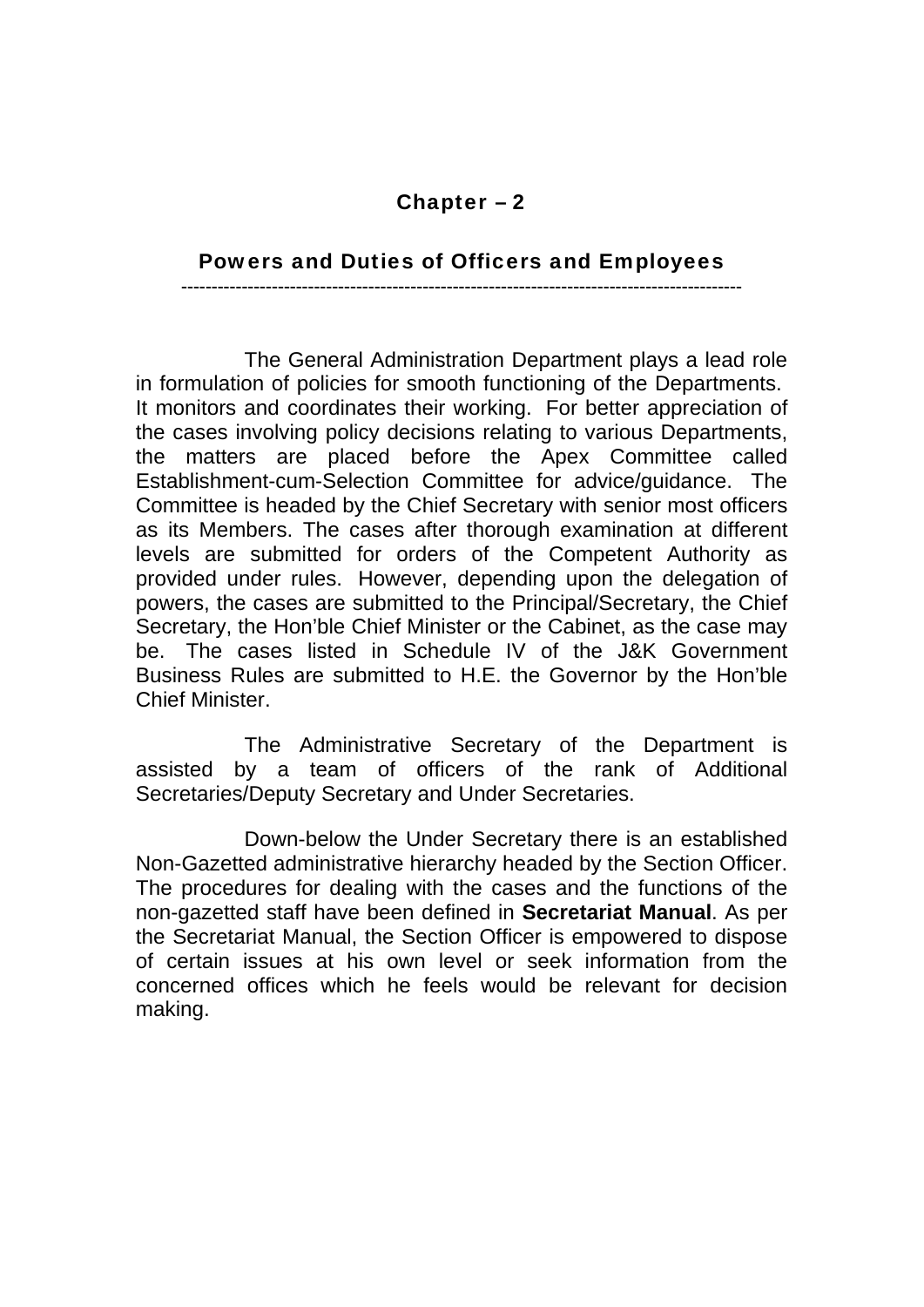Rules, Regulations, Instructions, Manual and Records, for Discharging Functions.

**-----------------------------------------------------------------------------------------------------------** 

 The list of rules, regulations, instructions, manual and records is hosted on the website of the General Administration Department i.e www.jkgad.nic.in.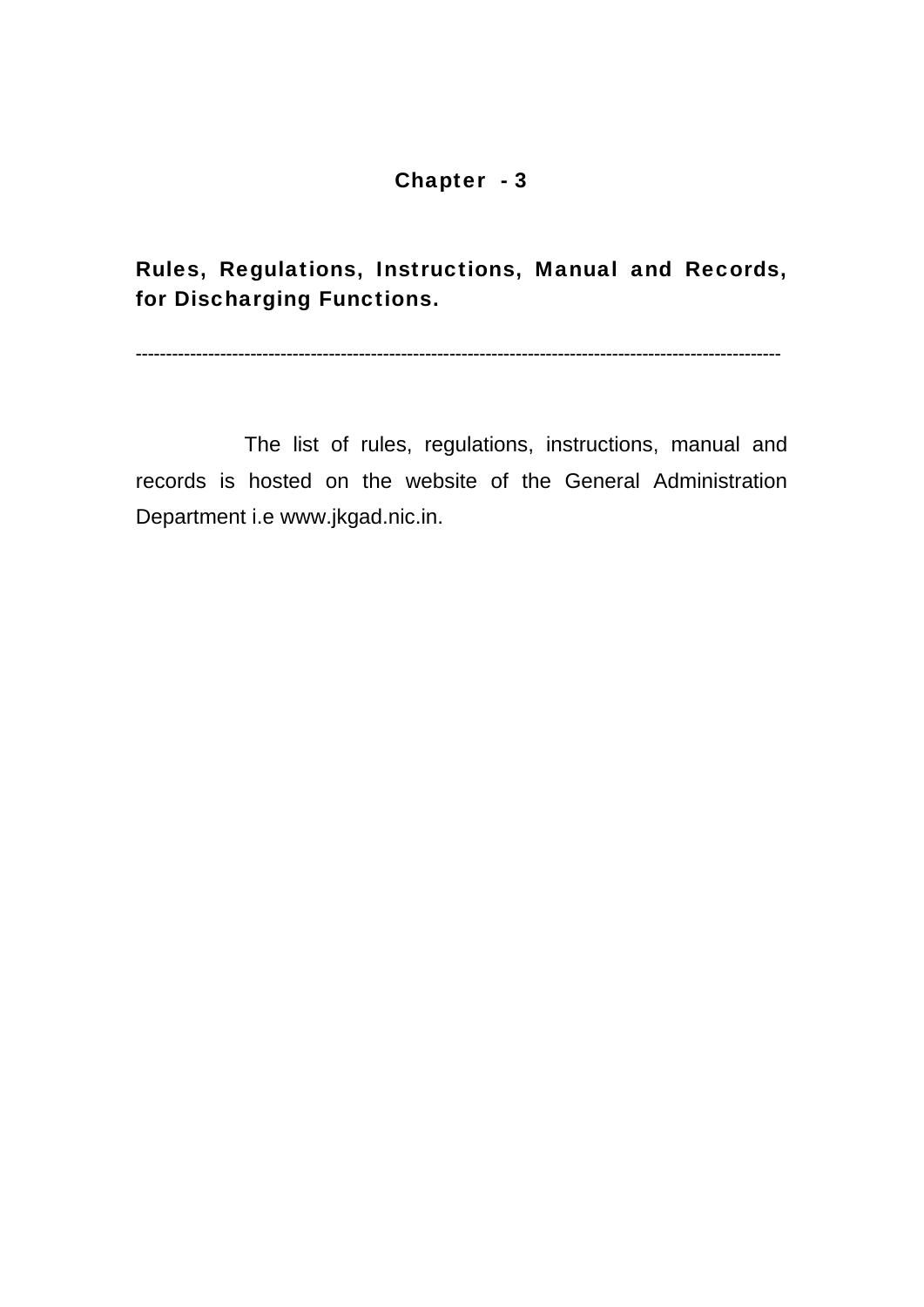## A statement of boards, council, committees and Other bodies constituted as its part.

**----------------------------------------------------------------------------------------------------------** 

 The General Administration Department, Administers and Monitors the functioning of the following Organizations/Statutory Bodies/Boards:-

- **1. Public Service Commission**
- **2. Services Selection Board.**
- **3. Vigilance Organization.**
- **4. J&K IMPA**
- **5. J&K State Information Commission.**

#### 1. Public Service Commission:-

Till the end of the year 1954 there was no formal recruiting agency in the state of Jammu and Kashmir. A Public Service Recruitment Board' was set up on December 31, 1954. Subsequently with the coming into force of the "Constitution of Jammu and Kashmir State" on 26th of January 1957, "Jammu and Kashmir Public Service Commission" was established, under section 128 of the Constitution of J&K, on September 2, 1957, with Major General Yadev Nath Singh PVC, as it is first Chairman.

Under section 129 of the Constitution of Jammu and Kashmir the Chairman and the Members of the Public Service Commission are appointed by the Governor for a period of five years or till he attains the age of 65 years whichever is earlier.

The functions of the Commission, as defined under section 133 of the Constitution of the State are: -

1. It shall be duty of Commission to conduct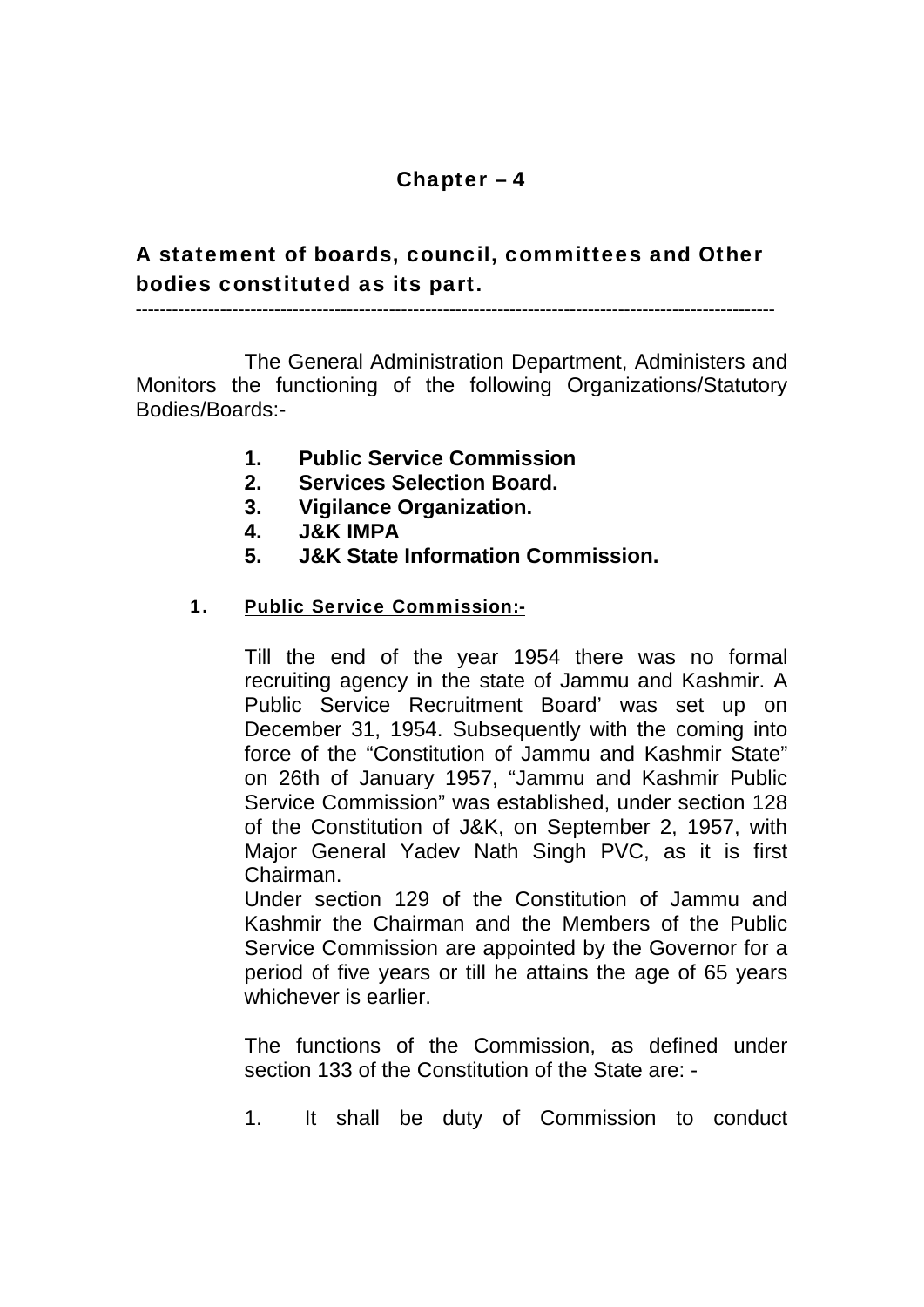examinations for appointments to the services of the State.

- 2. The Commission shall be consulted:
	- a. On all matter relating to methods of recruitment to Civil Services and for Civil posts.
	- b. On the principles to be followed in making appointments to Civil Services and posts and in making promotions and transfers from one service to another and on the suitability of candidates for such appointments, promotions or transfers;
	- c. On all disciplinary matters affecting a person serving under the Government including memorials or petitions relating to such matters;

And it shall be the duty of the Commission to advise on any matter so referred to them or any other matter, which the Governor may refer to them:

Provided that the Governor may make regulations specifying the matters in which either generally, or in any particular class of cases or in any particular circumstances, it shall not be necessary for the Commission to be consulted.

Nothing in sub –section (2) shall require the Commission to be consulted as respects the manner in which a provision may be made by the State for the reservation of appointments or posts in favour of any class of permanent residents which in the opinion of the Government is not adequately represented in the services under the State.

All regulations made under the proviso to sub-section (2) by the Governor shall be laid for not less than fourteen days before each House of the Legislature as soon as possible after they are made, and shall be subjected to such modifications, whether by way of repeal or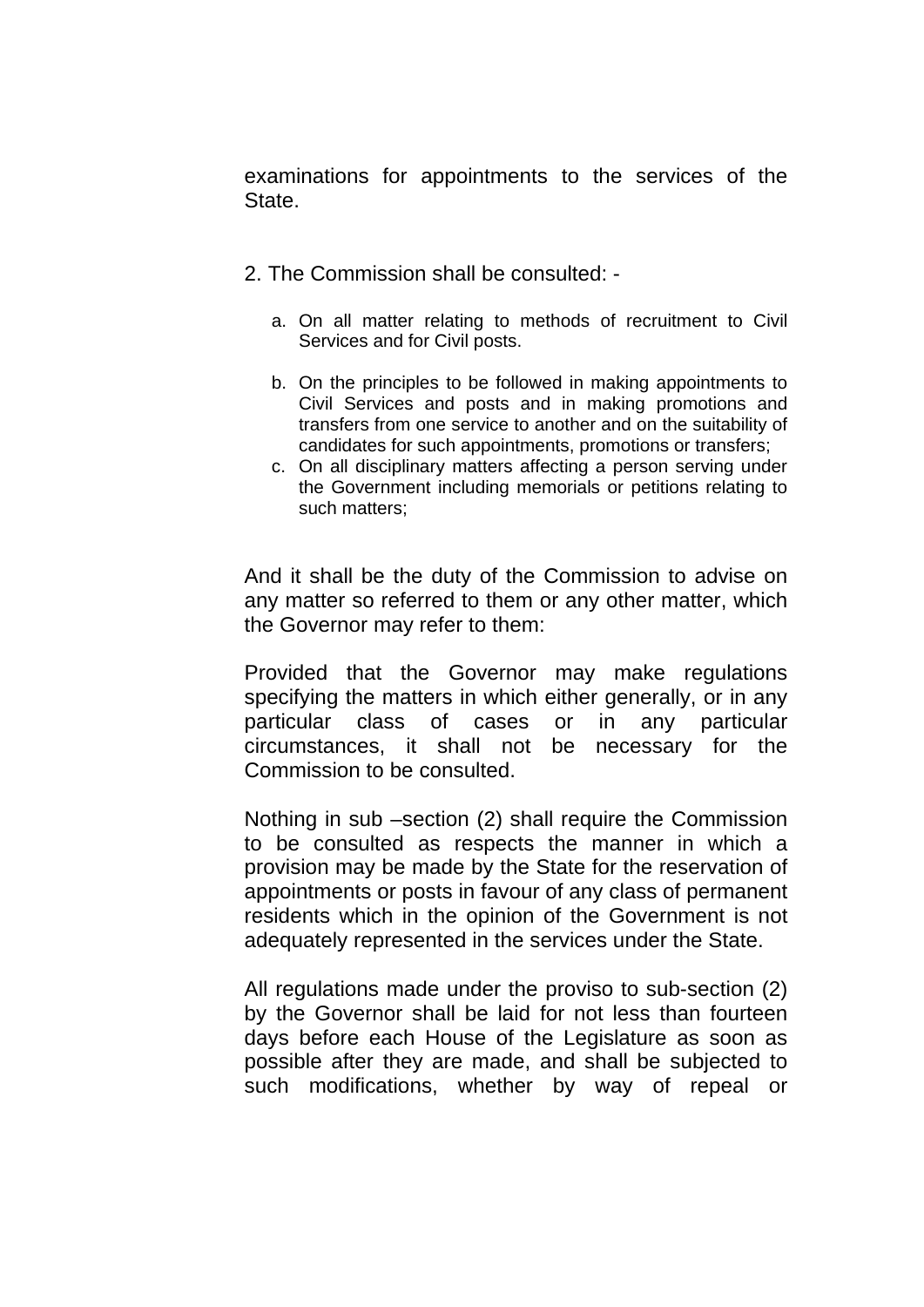amendment, as the Legislative Assembly may make during the session in which they are so laid.

For further details visit JKPSC website http://www.jkpsc.org

#### 2. Services Selection Board.

#### Introduction:

The Services Selection Board has been constituted in exercise of powers conferred by Provision of Section 124 of the Constitution of Jammu and Kashmir. The Rules have been made under SRO 194 of 1992 as amended upto date. The Rules are applicable to the following Non-Gazetted categories of posts:-

For further details visit JKSSB website http://www.jkssb.nic.in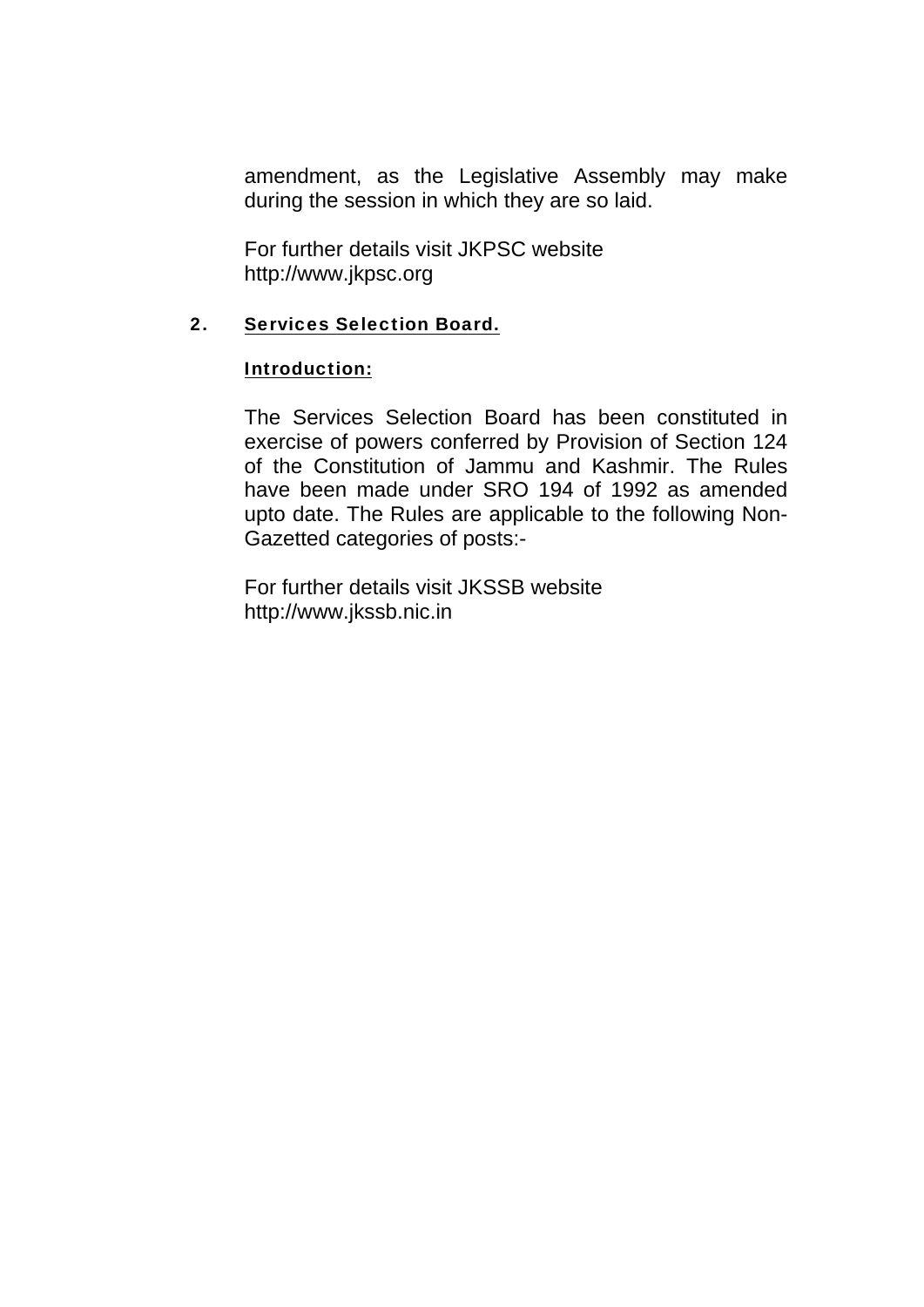#### State Cadre Posts

State cadre posts involve the vacancies in the Indenting Departments across the State for which the merit is judged across the Board.

#### Divisional Cadre Posts

The Divisional Cadre Posts are those posts which are borne on the establishment of the offices working in the Division. These posts are considered for the concerned Divisions and Advertisements are meant in the manner to indicate the posts available in a Division. Accordingly, the selection is also made across the Division whoever applies for these posts.

#### District Cadre Posts

The District cadre posts are those posts borne on the establishment of a district and the vacancies are referred by the Administrative Secretaries and Advertisement for a district and selections are also made for the district only.

The Chairman, Members and Secretary of the Board are deputed/nominated by the government from the in-service IAS/KAS Offices or the persons of immense repute in the field of education.

#### 3. Vigilance Organization.

This Organization is **primarily** an agency to check corruption by Government officers/officials. The Organization is headed by Vigilance Commissioner. The working of the Organization includes keeping a proper monitoring of all the Government functioning and take cognizance of cases involving financial irregularities.

For further details visit State Vigilance Organization website http://jkvigilance.nic.in/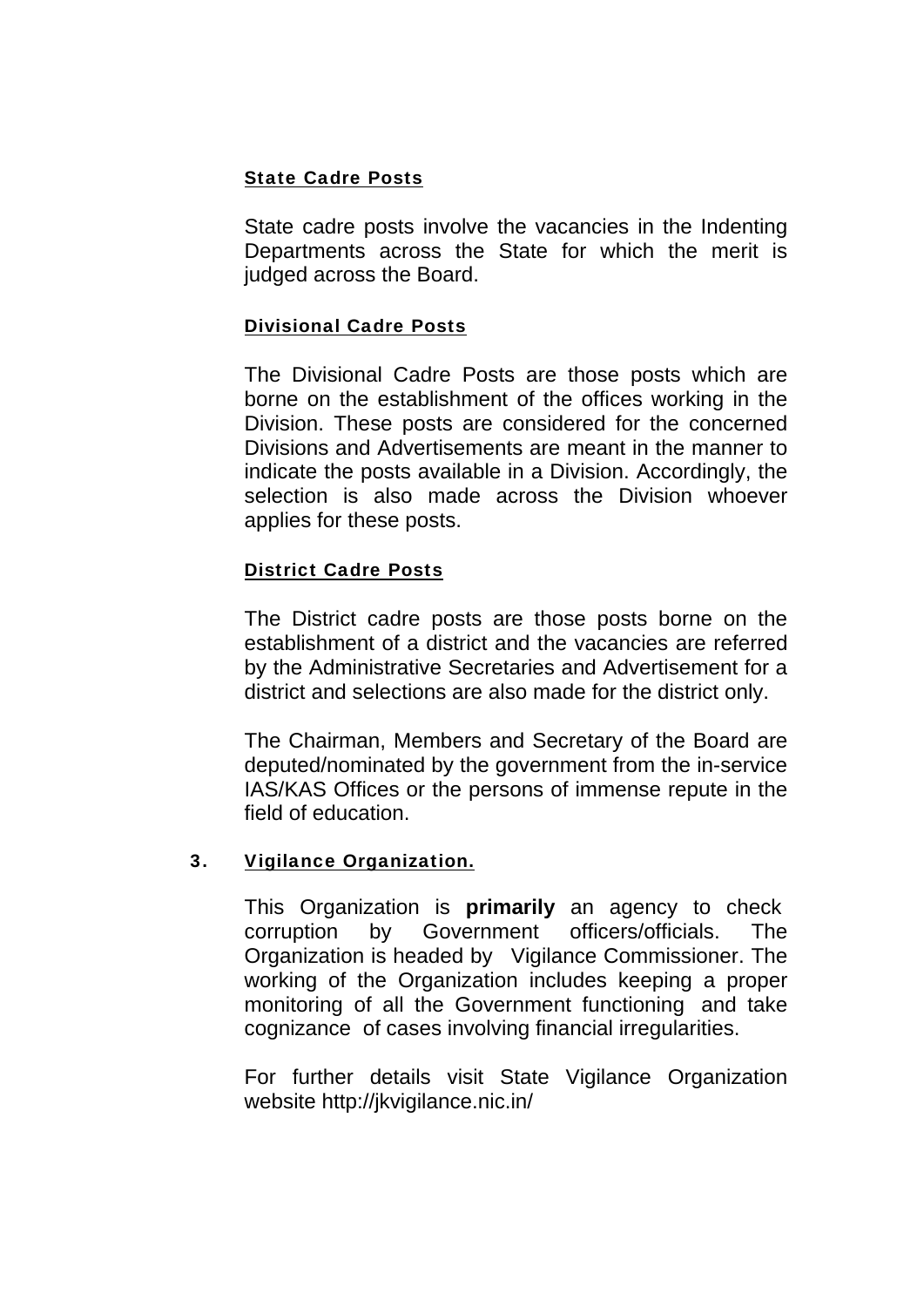#### 4. J&K IMPA

The Jammu & Kashmir Institute of Management, Public Administration and Rural Development (IMPA), came into existence as an autonomous Society under the aegis of the State Government on 04.09.1986. The institute was created for in-service training to the State Government employees as also to undertake research and consultancy in areas of crucial importance to the administration of the State. Recognizing the dire need for capacity building and skill enrichment among civil services, state government planned to augment manpower pool so as to create high quality managerial cadre for manning different echelons of the administration.

The basic premise of establishing the Institute was to inculcate quality decision making competencies among different individuals and organizations in the government. Since its inception, the Institute has played a pivotal role in shaping the thinking processes and fresh perspective of civil servants not with standing many infrastructural constraints.

The role of IMPA has assumed greater significance in view of the rapid advances in technology, economy and managerial practices occurring all over the country. The state per se cannot remain isolated and immune from such changes. IMPA can claim with a sense of pride and achievement for its vital role in keeping the administrative machinery of the State abreast of latest developments in the country and the world at large. It has undertaken research studies on strategically important and contemporary issues, which explore and suggest policy options, having bearing on quality of governance and issues of public interest. It has also conducted several training programmes on various aspects of the theory and practice of Public Administration.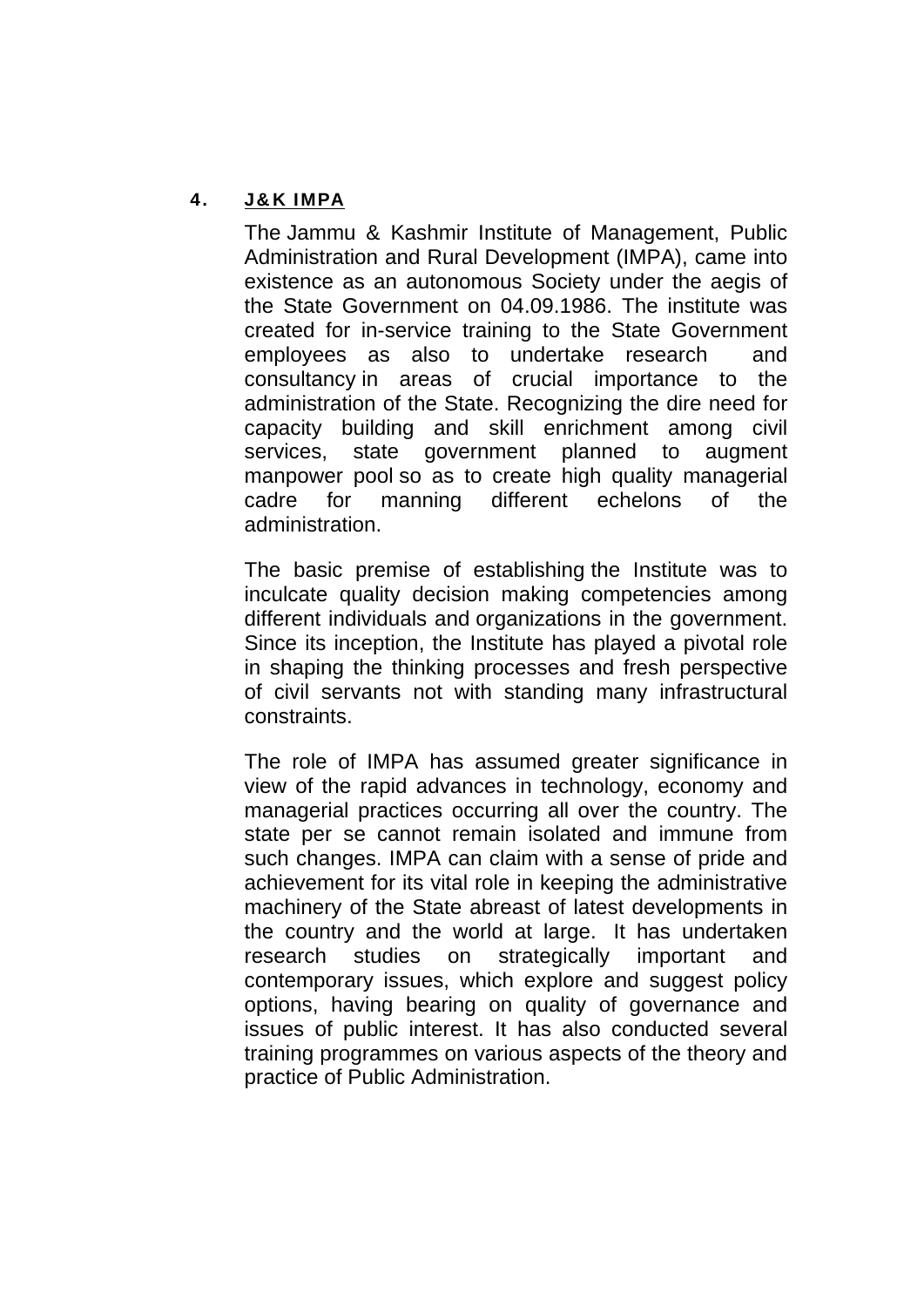For further details visit J&K **Institute of Management, Public Administration & Rural Development, J&K (IMPA).**  http://www.jkimpa.nic.in/

## **5**. **J&K State Information Commission**

The J&K State Information Commission has been constituted in exercise of powers conferred by Provision of Section 12 of the Jammu and Kashmir Right to Information Act, 2009. The J&K State Information Commission set up its Offices both at Srinagar and Jammu in Oct. 2009 to carry out the statutory obligations and functions assigned to it under J&K Right to Information Act, 2009.The Commission is primarily an Appellate Authority for receiving and hearing complaints and appeals.

### **Powers and Functions of the Commission in respect of Appeal and Penalties**.

1. Subject to the provisions of the Act, it shall be the duty of the State Information Commission to receive and inquire into a complaint from any person:-

- (a) who has been unable to submit a request to the Public Information Officer either by reason that no such officer has been designated under the Act, or because the Assistant Public Information Officer has refused to accept his or her application for information or appeal under the Act for forwarding the same to the Public Information Officer or senior officer specified in sub-section (l) of section l6 or the State Information Commission as the case may be;
- (b) who has been refused access to any information requested Under the Act ;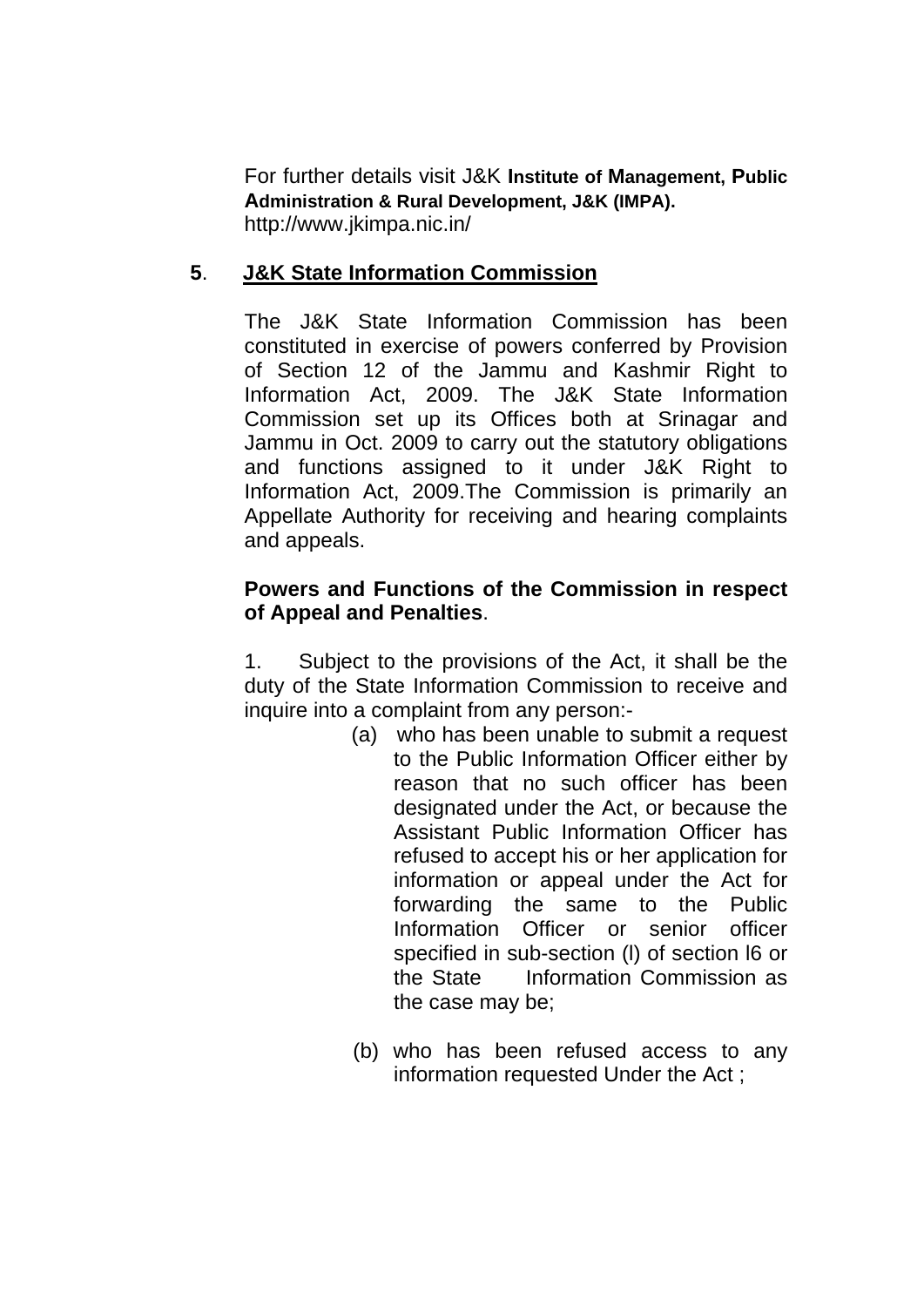- (c) who has not been given a response to a request for information or access to information within the time limit specified under the Act ;
- (d) who has been required to pay an amount of fee which he or she considers unreasonable;
- (e) who believes that he or she has been given incomplete, misleading or false information under the Act ; and
- (f) in respect of any other matter relating to requesting or obtaining access to records under the Act.

2. Where the State Information commission is satisfied that there are reasonable grounds to inquire into the matter, it may initiate an inquiry in respect thereof. 3. The State Information commission shall, while inquiring into any matter under this section, have the same powers as are vested in a civil court while trying a suit under the code of civil procedure,Samvat1 977,in respect of the following matters, namely:-

- (a) summoning and enforcing the attendance of persons and compel them to give oral or written evidence on oath and to produce the documents or things ;
- (b) requiring the discovery and inspection of documents;
- (c) receiving evidence on affidavit ;
- (d) requisitioning any public record or copies there of from any court or office ;
- (e) issuing summons for examination of witnesses or documents; and
- (f) any other matter which may be prescribed.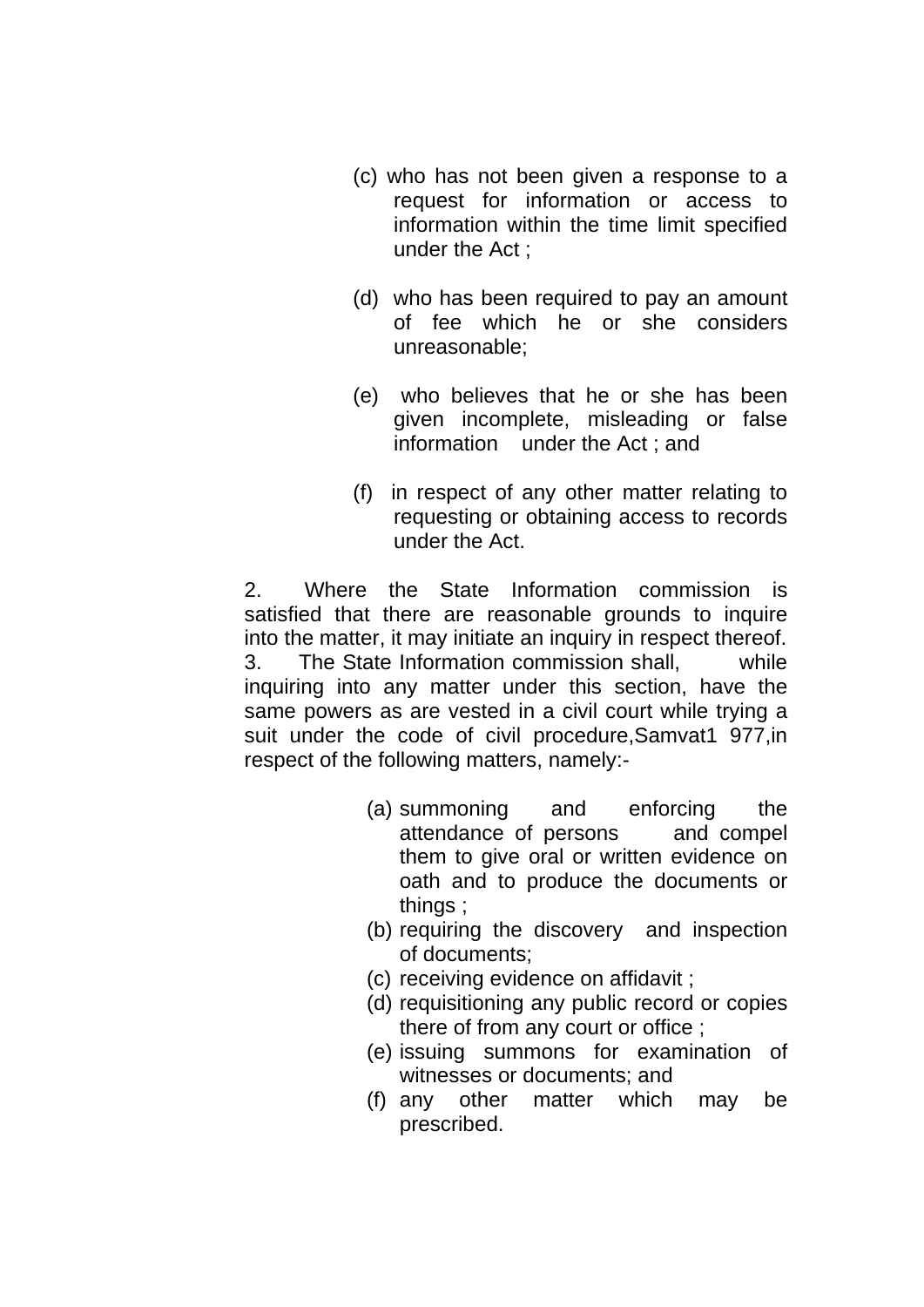4. The State lnformation Commission may, during the inquiry of any complaint under the Act, examine any record to which the Act applies which is under the control of the public authority, and no such record may be withheld from it on any grounds.

For further details visit **J&K State lnformation Commission** http://www.jksic.nic.in/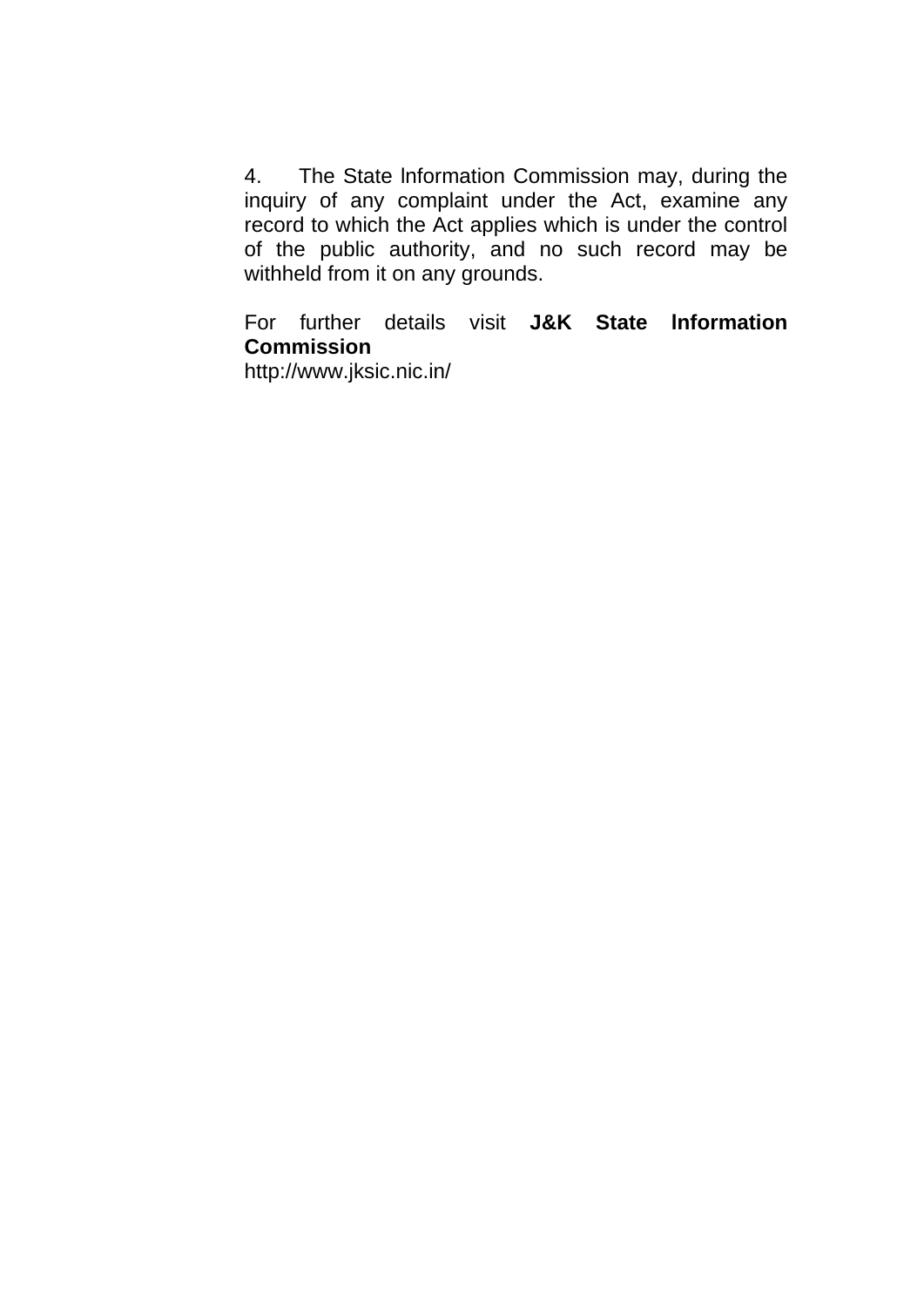# The names, designations and other particulars of The Public Information Officers.

**----------------------------------------------------------------------------------------------------------** 

# **Public Information Officers:**

|             | Name          | Ashok Kumar Koul                         |
|-------------|---------------|------------------------------------------|
| 2.          | Designation   | Under Secretary to Government, General   |
|             |               | <b>Administration Department</b>         |
|             | 3. STD Code   | Jammu - 0191                             |
|             |               | Srinagar - 0194                          |
| $4_{\cdot}$ | Ph.No.        |                                          |
|             | <b>Office</b> | Jammu - 2545702                          |
|             |               | Srinagar $-2473664$                      |
| 5.          | Fax           | Same                                     |
| 6.          | Email         |                                          |
|             | Address       | <b>General Administration Department</b> |

## Department Appellate Authority:

|    | Name           | G.S. Chib, KAS                           |
|----|----------------|------------------------------------------|
| 2. | Designation    | Special Secretary to Government, GAD     |
| 3. | STD Code       | Jammu - 0191                             |
|    |                | Srinagar - 0194                          |
| 4. | Ph.No.         |                                          |
|    | <b>Office</b>  | Jammu - 2546569                          |
|    |                | Srinagar $-2473664$                      |
| 5. | Fax            | Same                                     |
| 6. | Email          | gs.chib@nic.in                           |
|    | <b>Address</b> | <b>General Administration Department</b> |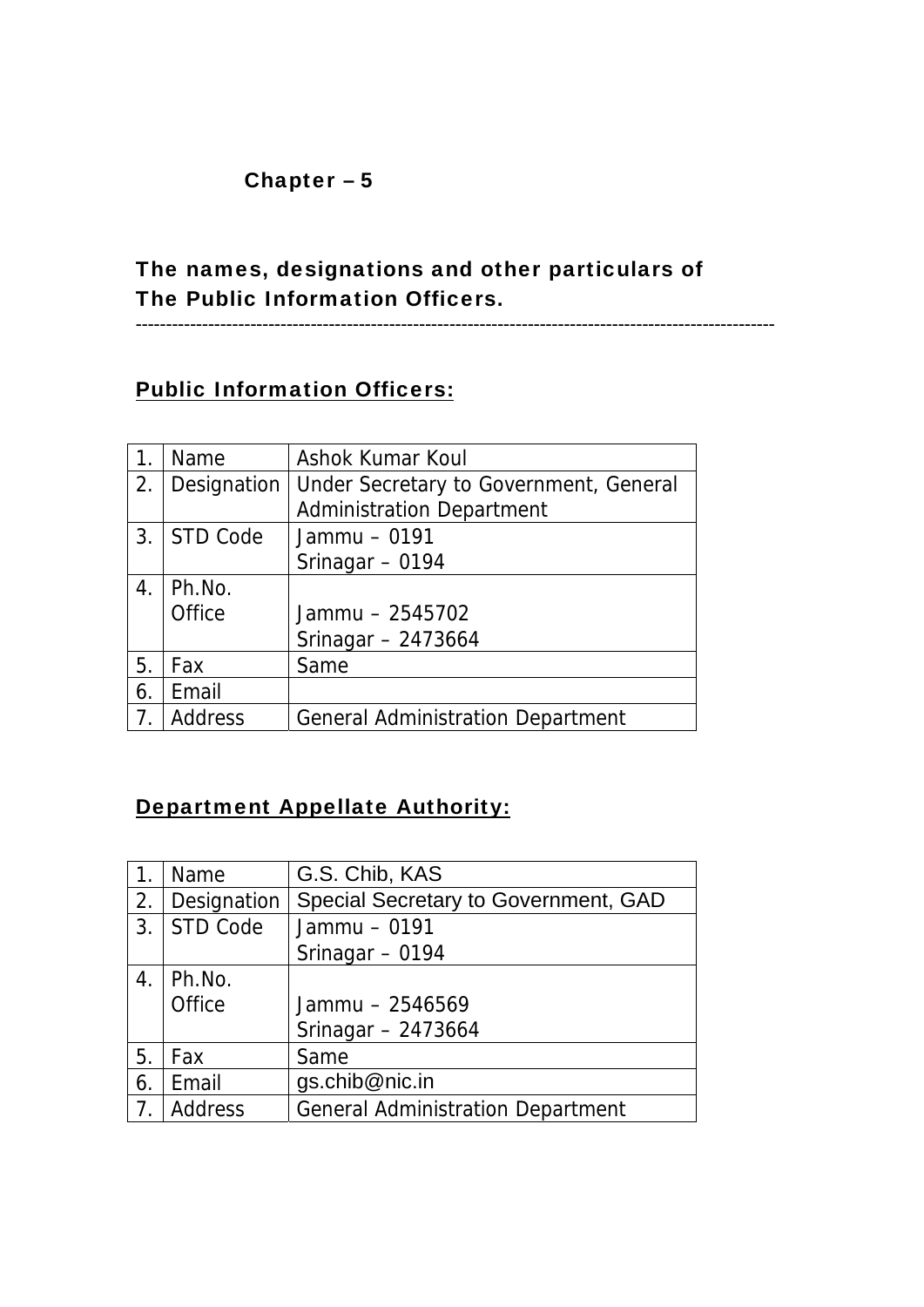# The monthly remuneration received by each of the officers and employees of General Administration Department

**----------------------------------------------------------------------------------------------------------**  S.No. | Name and Designation Monthly remuneration 1. MADHAV LAL, IAS, CHIEF SECRETARY | Consolidated @ Rs. 80,000/-2. MOHAMMAD SYED KHAN ,IAS, COMMISSIONER/SECRETARY TO GOVT PB-4 37400-67000+ 10,000 3. A.K.RAINA, IAS, COMMISSIONER OF ENQUIRIES PB-4 37400-67000+ 10,000<br>4. R. K. VERMA. KAS. SPECIAL ASSTT. TO CHIEF PB-4 4. R. K. VERMA,KAS, SPECIAL ASSTT.TO CHIEF SECY; PB-4 37400-67000+87,00 5. VERINDER SALATHIA,KAS, ADDITIONAL **SECRETARY**  PB-3 15600-39100+7600 6. FAYAZ AHMAD LONE,GAZ, FINANCIAL ADVISOR/CAO PB-3 15600-39100+7600 7. FEROZ AHMAD SHEIKH,GAZ, DEPUTY **SECRETARY** PB-3 15600-39100+6600 8. SHEIKH ARSHAD AYOUB,KAS, DEPUTY **SECRETARY**  PB-3 15600-39100+6600 9. LEENA PADHA, KAS, DEPUTY SECRETARY | PB-3 15600-39100+6600 10. MOHAMMAD SHAHID SLEEM,KAS, DEPUTY **SECRETARY**  PB-3 15600-39100+6600 11. SHABNAM KAMILI, KAS, DEPUTY SECRETARY PB-3 15600-39100+6600<br>12. G R MIR KAS DEPUTY SECRETARY PB-3 15600-39100+6600 G . R. MIR., KAS, DEPUTY SECRETARY 13. HASHMAT ALI ,KAS PB-3 15600-39100+6600 14. RAJINDER SINGH,KAS, KAS ( RESERVE POSTS) PB-3 15600-39100+6600 15. PARDEEP KUMAR,KAS, KAS ( RESERVE POSTS) PB-3 15600-39100+6600 16. HAKIM ASHIQUE HUSSAIN ,GAZ, PRIVATE **SECRETARY** PB-2 9300-34800+5200 17. MUSHTAQ AHMAD WANI., GAZ, PRIVATE SECRETARY PB-2 9300-34800+4600 18. ASHOK KUMAR KOUL, GAZ, UNDER SECRETARY PB-2 9300-34800+4600 19. LABHU RAM DIGRA, GAZ, UNDER SECRETARY PB-2 9300-34800+4800 20. P. L. PANDITA, ASSISTANT ACCOUNTS **OFFICER** PB-2 9300-34800+5400 21. IQBAL AHMAD PANDITH, ASSISTANT ACCOUNTS OFFICER PB-2 9300-34800+4600 22. MOHAMMED AZAM, DAFATARI PB-2 5200-20200+1900 23. MIRZA AB. HAMID, DAFATARI | PB-2 5200-20200+1900 24. JAVID AHMAD FAROOQI, GAZ, PROGRAMMER | PB-2 9300-34800+4800 25. ROHI JOHN, LIBRARIAN PB-2 9300-34800+4200 26. MUSHTAQ AHMAD BHAT C/S, SECTION **OFFICER** PB-2 9300-34800+4600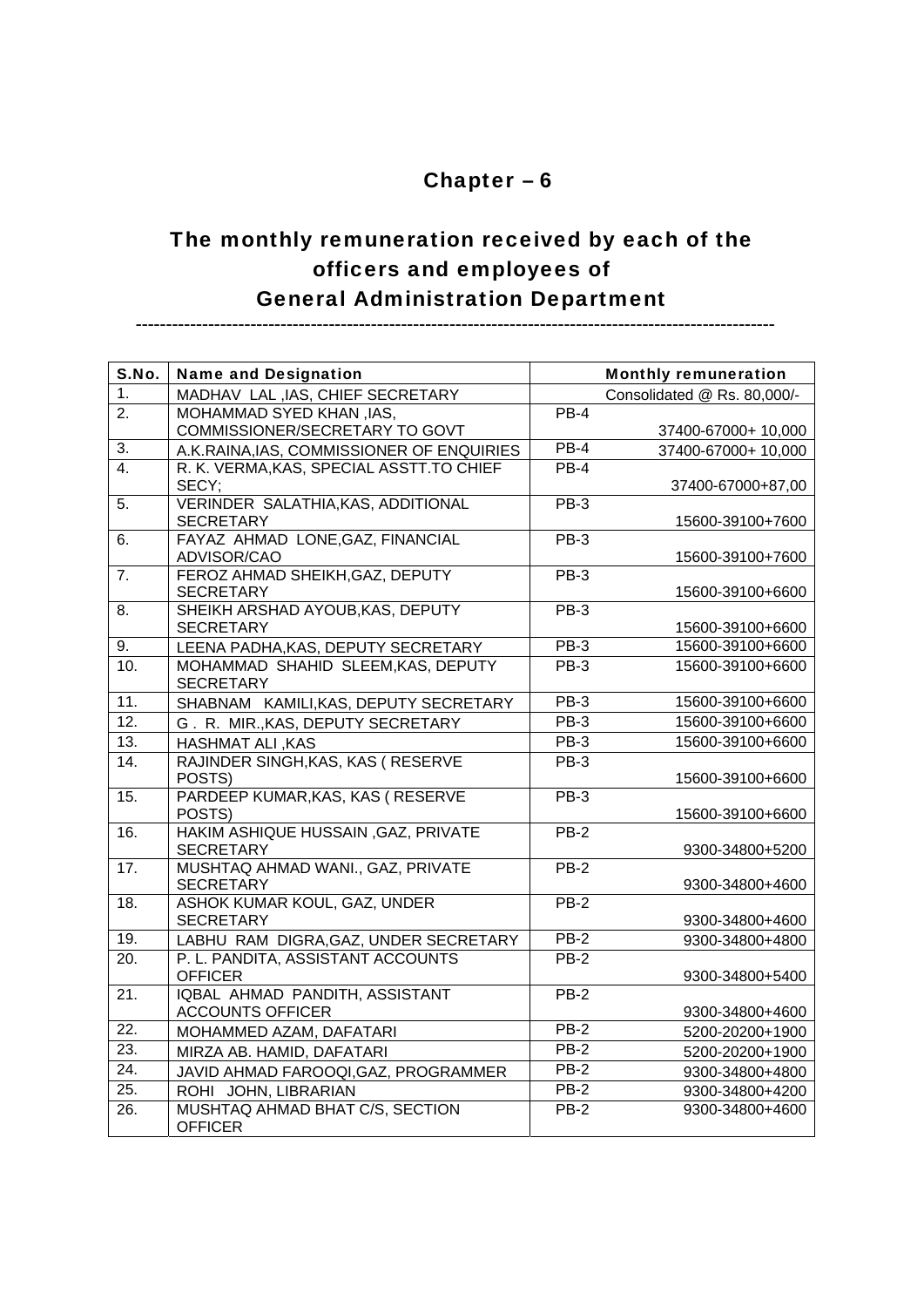| 27.               | AMRIK SINGH, SECTION OFFICER                           | <b>PB-2</b> | 9300-34800+4600 |
|-------------------|--------------------------------------------------------|-------------|-----------------|
| 28.               | NAVIDITA MUNSHI, SECTION OFFICER                       | PB-2        | 9300-34800+4600 |
| 29.               | FEROZ AHMAD(SO), SECTION OFFICER                       | <b>PB-2</b> | 9300-34800+4200 |
| 30.               | MOHAMMAD IQBAL LONE, SECTION OFFICER                   | $PB-2$      | 9300-34800+4200 |
| 31.               | NISAR AHMAD (SOE), SECTION OFFICER                     | <b>PB-2</b> | 9300-34800+4600 |
| 32.               | VIJAY KUMAR KOUL, SENIOR SCALE STENO                   | $PB-2$      |                 |
|                   | <b>GRAPHER</b>                                         |             | 9300-34800+4600 |
| 33.               | MOHAMMAD AYOUB SOFI, SENIOR SCALE                      | $PB-2$      |                 |
|                   | <b>STENO GRAPHER</b>                                   |             | 9300-34800+4200 |
| 34.               | SATWANT SINGH, SENIOR SCALE STENO<br><b>GRAPHER</b>    | $PB-2$      | 9300-34800+4600 |
| 35.               | SUHAIL YOUSUF KHAN, SENIOR SCALE STENO                 | PB-2        |                 |
|                   | <b>GRAPHER</b>                                         |             | 9300-34800+4600 |
| 36.               | SHAKEEL AHMAD CHESTER (SSS), SENIOR                    | $PB-2$      |                 |
|                   | <b>SCALE STENO GRAPHER</b>                             |             | 9300-34800+4600 |
| 37.               | K. K. GANJOO, SENIOR SCALE STENO                       | $PB-2$      |                 |
|                   | <b>GRAPHER</b>                                         |             | 9300-34800+4600 |
| 38.               | YASMEEN JAN, SENIOR SCALE STENO                        | PB-2        |                 |
|                   | <b>GRAPHER</b>                                         |             | 9300-34800+4600 |
| 39.               | SATYA PAL SHARMA, SENIOR SCALE STENO<br><b>GRAPHER</b> | <b>PB-2</b> | 9300-34800+4600 |
| 40.               | <b>GHULAM HASSAN HAJAM, STATISTICAL</b>                | PB-2        |                 |
|                   | <b>OFFICER</b>                                         |             | 9300-34800+4600 |
| 41.               | FAROOQ AHMAD S.O(P), STATISTICAL                       | $PB-2$      |                 |
|                   | <b>OFFICER</b>                                         |             | 9300-34800+4600 |
| 42.               | SAYED NASEEM AHMAD INDRABI,                            | PB-2        |                 |
|                   | <b>ACCOUNTANT</b>                                      |             | 9300-34800+4200 |
| 43.               | ABDUL BARI DEVA, ACCOUNTANT                            | PB-2        | 9300-34800+4200 |
| 44.               | BILAL-UR-REHMAN, ACCOUNTANT                            | PB-2        | 9300-34800+4200 |
| 45.               | ABID KHAN, HEAD ASSISTANT                              | PB-2        | 9300-34800+4200 |
| 46.               | PAMPOSH GANJOO, HEAD ASSISTANT                         | $PB-2$      | 9300-34800+4200 |
| 47.               | RAMESHWAR KUMAR, HEAD ASSISTANT                        | <b>PB-2</b> | 9300-34800+4200 |
| 48.               | FAYAZ AHMAD BHAT - (1), HEAD ASSISTANT                 | $PB-2$      | 9300-34800+4200 |
| 49.               | BAHA-UD-DIN, HEAD ASSISTANT                            | $PB-2$      | 9300-34800+4200 |
| 50.               | RAJESH KUMAR, HEAD ASSISTANT                           | PB-2        | 9300-34800+4200 |
| 51.               | RAMESH KUMAR RAINA, HEAD ASSISTANT                     | PB-2        | 9300-34800+4200 |
| 52.               | RAFIA NABI, HEAD ASSISTANT                             | PB-2        | 9300-34800+4200 |
| $\overline{53}$ . | RAVI KUMAR, HEAD ASSISTANT                             | $PB-2$      | 9300-34800+4200 |
| 54.               | BISHAN DASS, HEAD ASSISTANT                            | $PB-2$      | 9300-34800+4200 |
| 55.               | RAJ KUMARI, HEAD ASSISTANT                             | PB-2        | 9300-34800+4200 |
| 56.               | REHANA HASSAN, HEAD ASSISTANT                          | $PB-2$      | 9300-34800+4200 |
| 57.               | ANJALI KOUL, HEAD ASSISTANT                            | PB-2        | 9300-34800+4200 |
| 58.               | MOHAMMAD IQBAL BAJAR, HEAD ASSISTANT                   | PB-2        | 9300-34800+4200 |
| 59.               | IMTIYAZ AHMAD RATHER, HEAD ASSISTANT                   | PB-2        | 9300-34800+4200 |
| 60.               | RIYAZ AHMAD WANI, JUNIOR SCALE STENO                   | <b>PB-2</b> |                 |
|                   | <b>GRAPHER</b>                                         |             | 9300-34800+4200 |
| 61.               | NARESH KUMAR (JSS), JUNIOR SCALE STENO                 | PB-2        |                 |
| 62.               | <b>GRAPHER</b><br>NISAR AHMAD BHAT, JUNIOR SCALE STENO | PB-2        | 9300-34800+4200 |
|                   | <b>GRAPHER</b>                                         |             | 9300-34800+4200 |
| 63.               | JIWAN LAL, JUNIOR SCALE STENO GRAPHER                  | $PB-2$      | 9300-34800+4200 |
| 64.               | FAYAZ AHMAD MIR, JUNIOR SCALE STENO                    | PB-2        | 9300-34800+4200 |
|                   |                                                        |             |                 |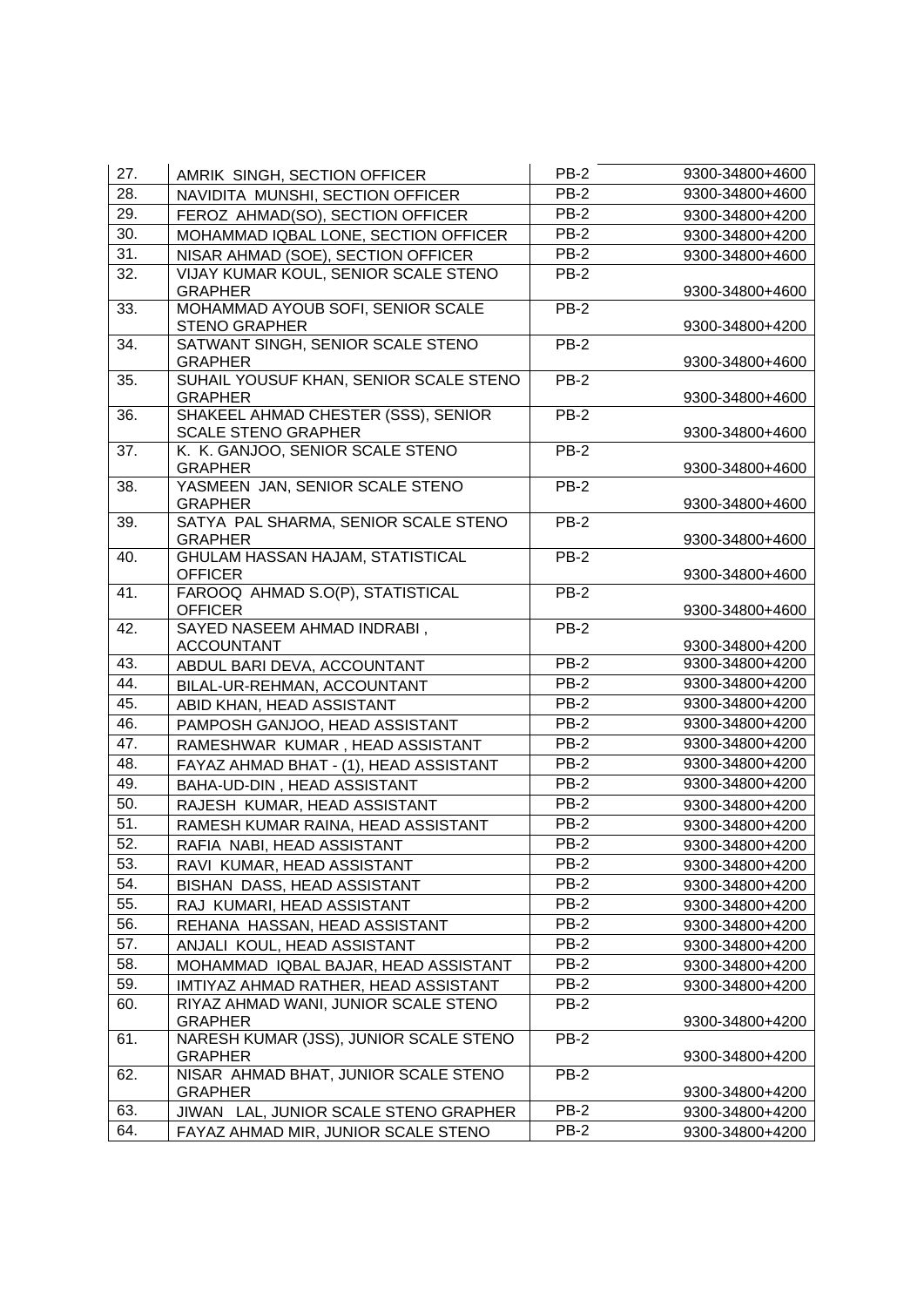|      | <b>GRAPHER</b>                                       |             |                 |
|------|------------------------------------------------------|-------------|-----------------|
| 65.  | MOHAMMAD YASEEN DAR(JSS), JUNIOR                     | <b>PB-2</b> |                 |
|      | <b>SCALE STENO GRAPHER</b>                           |             | 9300-34800+4200 |
| 66.  | SHOWKAT AHMAD MIR, STATISTICAL                       | PB-2        |                 |
|      | <b>ASSISTANT</b>                                     |             | 9300-34800+4200 |
| 67.  | MADAN LAL, STATISTICAL ASSISTANT                     | $PB-2$      | 9300-34800+4200 |
| 68.  | KHURSID AHMAD DAR, ACCOUNTS ASSISTANT                | <b>PB-1</b> | 5200-20200+2800 |
| 69.  | MUDASIR NABI KHAN, ACCOUNTS ASSISTANT                | <b>PB-1</b> | 5200-20200+2800 |
| 70.  | MUSHTAQ AHMAD LALA, DESPATCH RIDER                   | <b>PB-2</b> |                 |
|      | <b>GRADE-I</b><br>GH. HASSAN BANGROO, DESPATCH RIDER | <b>PB-1</b> | 9300-34800+4200 |
| 71.  | <b>GRADE-I</b>                                       |             | 5200-20200+1900 |
| 72.  | NIRMALA KUMARI, LIBRARY ASSISTANT                    | <b>PB-1</b> | 5200-20200+2400 |
| 73.  | JANAK RAJ KUNDAL, SENIOR ASSISTANT                   | <b>PB-1</b> | 5200-20200+2400 |
| 74.  | ABDUL RASHID GANAI, SENIOR ASSISTANT                 | <b>PB-1</b> | 5200-20200+2400 |
| 75.  | TILAK RAJ (NG) -92, SENIOR ASSISTANT                 | <b>PB-1</b> | 5200-20200+2400 |
| 76.  | ABDUL RASHID LONE, SENIOR ASSISTANT                  | <b>PB-1</b> | 5200-20200+2400 |
| 77.  | FAREEDA BASHIR, SENIOR ASSISTANT                     | <b>PB-1</b> | 5200-20200+2400 |
| 78.  | ABID HUSSAIN LONE, SENIOR ASSISTANT                  | <b>PB-1</b> | 5200-20200+2400 |
| 79.  | SHAISTA AKHTAR, SENIOR ASSISTANT                     | <b>PB-1</b> | 5200-20200+2400 |
| 80.  | SHAHID HUSSAIN, SENIOR ASSISTANT                     | <b>PB-1</b> | 5200-20200+2400 |
| 81.  | ASIF RASHID WANI, SENIOR ASSISTANT                   | <b>PB-1</b> | 5200-20200+2400 |
| 82.  | ABDUL HAMID, SENIOR ASSISTANT                        | <b>PB-1</b> | 5200-20200+2400 |
| 83.  | BILAL AHMAD BHAT, SENIOR ASSISTANT                   | <b>PB-1</b> | 5200-20200+2400 |
| 84.  | JAVID AHMAD ZARGAR, SENIOR ASSISTANT                 | <b>PB-1</b> | 5200-20200+2400 |
| 85.  | FAYAZ AHMAD BHAT - (2), SENIOR ASSISTANT             | <b>PB-1</b> | 5200-20200+2400 |
| 86.  | RAKESH SINGH, SENIOR ASSISTANT                       | <b>PB-1</b> | 5200-20200+2400 |
| 87.  | JAVID AHMAD PUNJABI, SENIOR ASSISTANT                | <b>PB-1</b> | 5200-20200+2400 |
| 88.  | FIAZ AHMAD MALIK, SENIOR ASSISTANT                   | <b>PB-1</b> | 5200-20200+2400 |
| 89.  | DARSHAN MASHI, SENIOR ASSISTANT                      | <b>PB-1</b> | 5200-20200+2400 |
| 90.  | JAVID AHMAD BHAT, SENIOR ASSISTANT                   | <b>PB-1</b> | 5200-20200+2400 |
| 91.  | GH. RASOOL HAJI, SENIOR ASSISTANT                    | <b>PB-1</b> | 5200-20200+2400 |
| 92.  | GH. MOHAMMED BHAT, SENIOR ASSISTANT                  | <b>PB-1</b> | 5200-20200+2400 |
| 93.  | SHASHI PAUL SHARMA, SENIOR ASSISTANT                 | <b>PB-1</b> | 5200-20200+2400 |
| 94.  | ASHOK KUMAR, SENIOR ASSISTANT                        | <b>PB-1</b> | 5200-20200+2400 |
| 95.  | NOOR HUSSAN, SENIOR ASSISTANT                        | <b>PB-1</b> | 5200-20200+2400 |
| 96.  | SAWARN SINGH, SENIOR ASSISTANT                       | <b>PB-1</b> | 5200-20200+2400 |
| 97.  | MUSHTAQ AHMAD WANI, SENIOR ASSISTANT                 | <b>PB-1</b> | 5200-20200+2400 |
| 98.  | SHAM LAL (SC), SENIOR ASSISTANT                      | <b>PB-1</b> | 5200-20200+2400 |
| 99.  | JAVID AHMAD MALIK, SENIOR ASSISTANT                  | <b>PB-1</b> | 5200-20200+2400 |
| 100. | ROMESH KUMAR<br>(NG), SENIOR ASSISTANT               | <b>PB-1</b> | 5200-20200+2400 |
| 101. | TURKI, SENIOR ASSISTANT<br><b>KIRNI</b>              | <b>PB-1</b> | 5200-20200+2400 |
| 102. | RUKHSANA BANOO, SENIOR ASSISTANT                     | <b>PB-1</b> | 5200-20200+2400 |
| 103. | QAZI BASHIR AHMAD, SENIOR ASSISTANT                  | PB-1        | 5200-20200+2400 |
| 104. | SHEELA TIKOO, SENIOR ASSISTANT                       | <b>PB-1</b> | 5200-20200+2400 |
| 105. | SUSHMA DEVI, SENIOR ASSISTANT                        | PB-1        | 5200-20200+2400 |
| 106. | LEENA VASHAN, SENIOR ASSISTANT                       | <b>PB-1</b> | 5200-20200+2400 |
| 107. | TABASUM, SENIOR ASSISTANT                            | <b>PB-1</b> | 5200-20200+2400 |
| 108. | SALEEMA AKHTER, SENIOR ASSISTANT                     | <b>PB-1</b> | 5200-20200+2400 |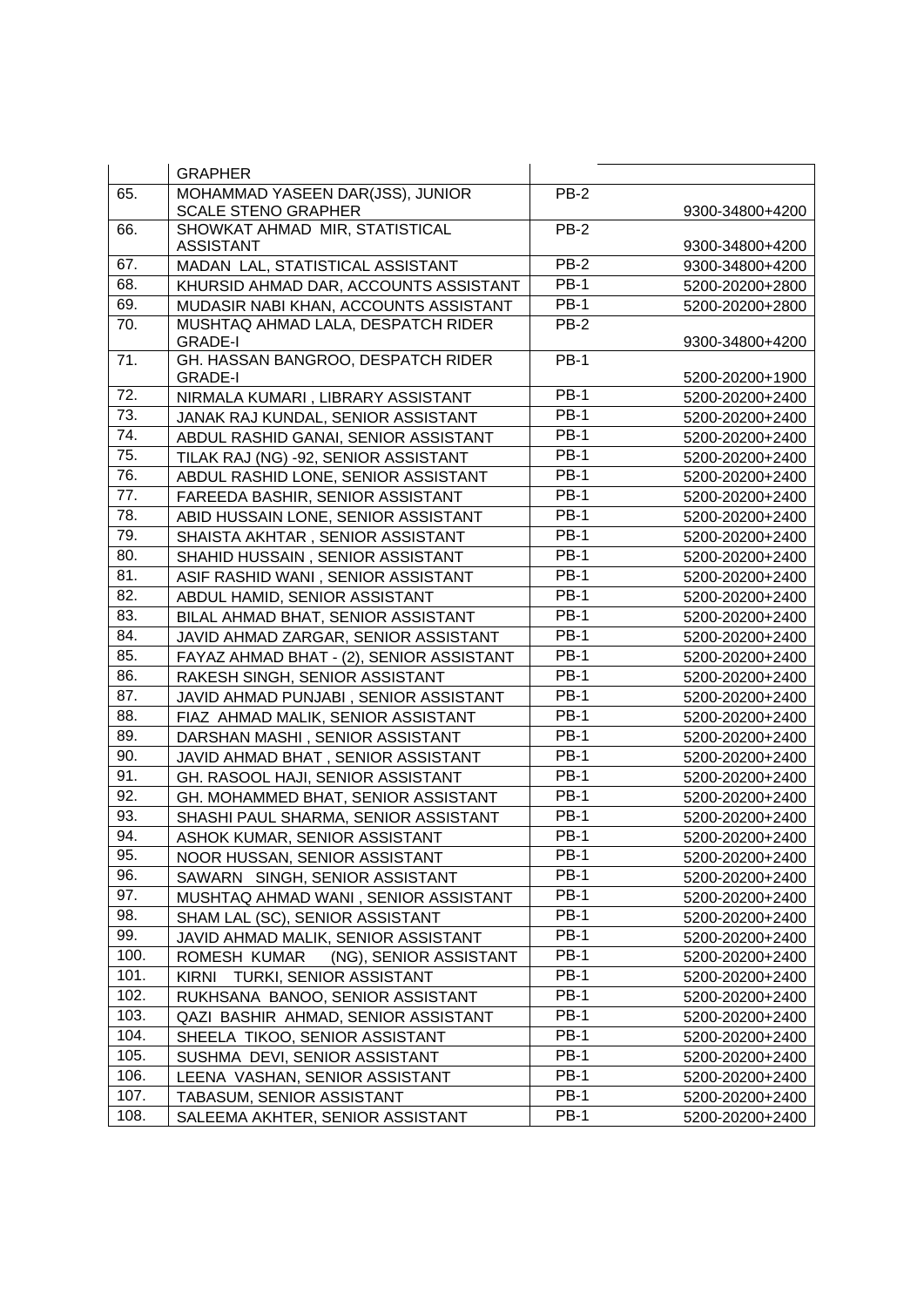| 109. | JAWAHIRA AKHTER, SENIOR ASSISTANT                     | <b>PB-1</b> | 5200-20200+2400 |
|------|-------------------------------------------------------|-------------|-----------------|
| 110. | RIFAT YASMEEN, SENIOR ASSISTANT                       | <b>PB-1</b> | 5200-20200+2400 |
| 111. | MUKHANDER KUMAR, SENIOR ASSISTANT                     | $PB-1$      | 5200-20200+2400 |
| 112. | MUKHTAR AHMAD BHAT(SA), SENIOR                        | <b>PB-1</b> |                 |
|      | ASSISTANT                                             |             | 5200-20200+2400 |
| 113. | MANJU SHARMA, SENIOR ASSISTANT                        | <b>PB-1</b> | 5200-20200+2400 |
| 114. | BABITA TICKOO, SENIOR ASSISTANT                       | <b>PB-1</b> | 5200-20200+2400 |
| 115. | RAJ KUMARI KOTWAL, SENIOR ASSISTANT                   | <b>PB-1</b> | 5200-20200+2400 |
| 116. | KAKI BHAN, SENIOR ASSISTANT                           | <b>PB-1</b> | 5200-20200+2400 |
| 117. | GEETA SHARMA, SENIOR ASSISTANT                        | <b>PB-1</b> | 5200-20200+2400 |
| 118. | ANJUM AFROZ, SENIOR ASSISTANT                         | <b>PB-1</b> | 5200-20200+2400 |
| 119. | NEELAM DEVI, JUNIOR ASSISTANT                         | <b>PB-1</b> | 5200-20200+2400 |
| 120. | SHAFIQ AHMAD SHAH, JUNIOR ASSISTANT                   | <b>PB-1</b> | 5200-20200+1900 |
| 121. | MANZOOR AHMAD DAR, JUNIOR ASSISTANT                   | <b>PB-1</b> | 5200-20200+1900 |
| 122. | MOHAMMED YASIN GANAI, JUNIOR ASSISTANT                | <b>PB-1</b> | 5200-20200+1900 |
| 123. | MULKH RAJ, JUNIOR ASSISTANT                           | <b>PB-1</b> | 5200-20200+1900 |
| 124. | AB. RASHID HAJAM, JUNIOR ASSISTANT                    | <b>PB-1</b> | 5200-20200+1900 |
| 125. | MOHAMMAD KHALID JAHANGEER, JUNIOR<br><b>ASSISTANT</b> | <b>PB-1</b> | 5200-20200+1900 |
| 126. | ROMESH KUMAR, JUNIOR ASSISTANT                        | <b>PB-1</b> | 5200-20200+1900 |
| 127. | ABDUL GANI BHAT, JUNIOR ASSISTANT                     | <b>PB-1</b> | 5200-20200+1900 |
| 128. | RAJ KUMAR (JA), JUNIOR ASSISTANT                      | <b>PB-1</b> | 5200-20200+1900 |
| 129. | RAHUL KOHLI, JUNIOR ASSISTANT                         | <b>PB-1</b> | 5200-20200+1900 |
| 130. | PANKUL VAID, JUNIOR ASSISTANT                         | <b>PB-1</b> | 5200-20200+1900 |
| 131. | ANIL KUMAR, JUNIOR ASSISTANT                          | <b>PB-1</b> | 5200-20200+1900 |
| 132. | SHAHEEN, JUNIOR ASSISTANT                             | <b>PB-1</b> | 5200-20200+1900 |
| 133. | HAKIM SHAKEEL AHMAD, JUNIOR ASSISTANT                 | <b>PB-1</b> | 5200-20200+1900 |
| 134. | ANKU CHOWRA, JUNIOR ASSISTANT                         | <b>PB-1</b> | 5200-20200+1900 |
| 135. | VIKAS SHARMA, JUNIOR ASSISTANT                        | <b>PB-1</b> | 5200-20200+1900 |
| 136. | MOHAMMAD ALTAF MALIK, JUNIOR<br><b>ASSISTANT</b>      | <b>PB-1</b> | 5200-20200+1900 |
| 137. | SYED FEROZ AHMAD, JUNIOR ASSISTANT                    | <b>PB-1</b> | 5200-20200+1900 |
| 138. | NIGHAT, JUNIOR ASSISTANT                              | <b>PB-1</b> | 5200-20200+1900 |
| 139. | SYED BILAL AHMAD, JUNIOR ASSISTANT                    | $PB-1$      | 5200-20200+1900 |
| 140. | KABIR AHMAD, JUNIOR ASSISTANT                         | <b>PB-1</b> | 5200-20200+1900 |
| 141. | SUNIL KUMAR GUPTA, JUNIOR ASSISTANT                   | <b>PB-1</b> | 5200-20200+1900 |
| 142. | SUNITA MOZA, JUNIOR ASSISTANT                         | <b>PB-1</b> | 5200-20200+1900 |
| 143. | RANJEET SINGH, JUNIOR ASSISTANT                       | <b>PB-1</b> | 5200-20200+1900 |
| 144. | VARUN SHARMA, JUNIOR ASSISTANT                        | <b>PB-1</b> | 5200-20200+1900 |
| 145. | MUZAFAR NABI WANI, JUNIOR ASSISTANT                   | <b>PB-1</b> | 5200-20200+1900 |
| 146. | ZUBAIR AHMAD YAZDANI, JUNIOR ASSISTANT                | <b>PB-1</b> | 5200-20200+1900 |
| 147. | ZAHOOR AHMAD GANIE, JUNIOR ASSISTANT                  | <b>PB-1</b> | 5200-20200+1900 |
| 148. | AMARDEEP SINGH, JUNIOR ASSISTANT                      | PB-1        | 5200-20200+1900 |
| 149. | NISAR AHMAD BABA, JUNIOR ASSISTANT                    | PB-1        | 5200-20200+1900 |
| 150. | GOTAM SHARMA, JUNIOR ASSISTANT                        | <b>PB-1</b> | 5200-20200+1900 |
| 151. | VIRINDER KUMAR, JUNIOR ASSISTANT                      | <b>PB-1</b> | 5200-20200+1900 |
| 152. | PARAM JEET SINGH, JUNIOR ASSISTANT                    | PB-1        | 5200-20200+1900 |
| 153. | ANITMA KACHROO, KEY PUNCH OPERATOR                    | <b>PB-1</b> | 5200-20200+2400 |
| 154. | BASHIR AHMAD LONE, JAMMADAR GRADE-I                   | <b>PB-1</b> | 5200-20200+1800 |